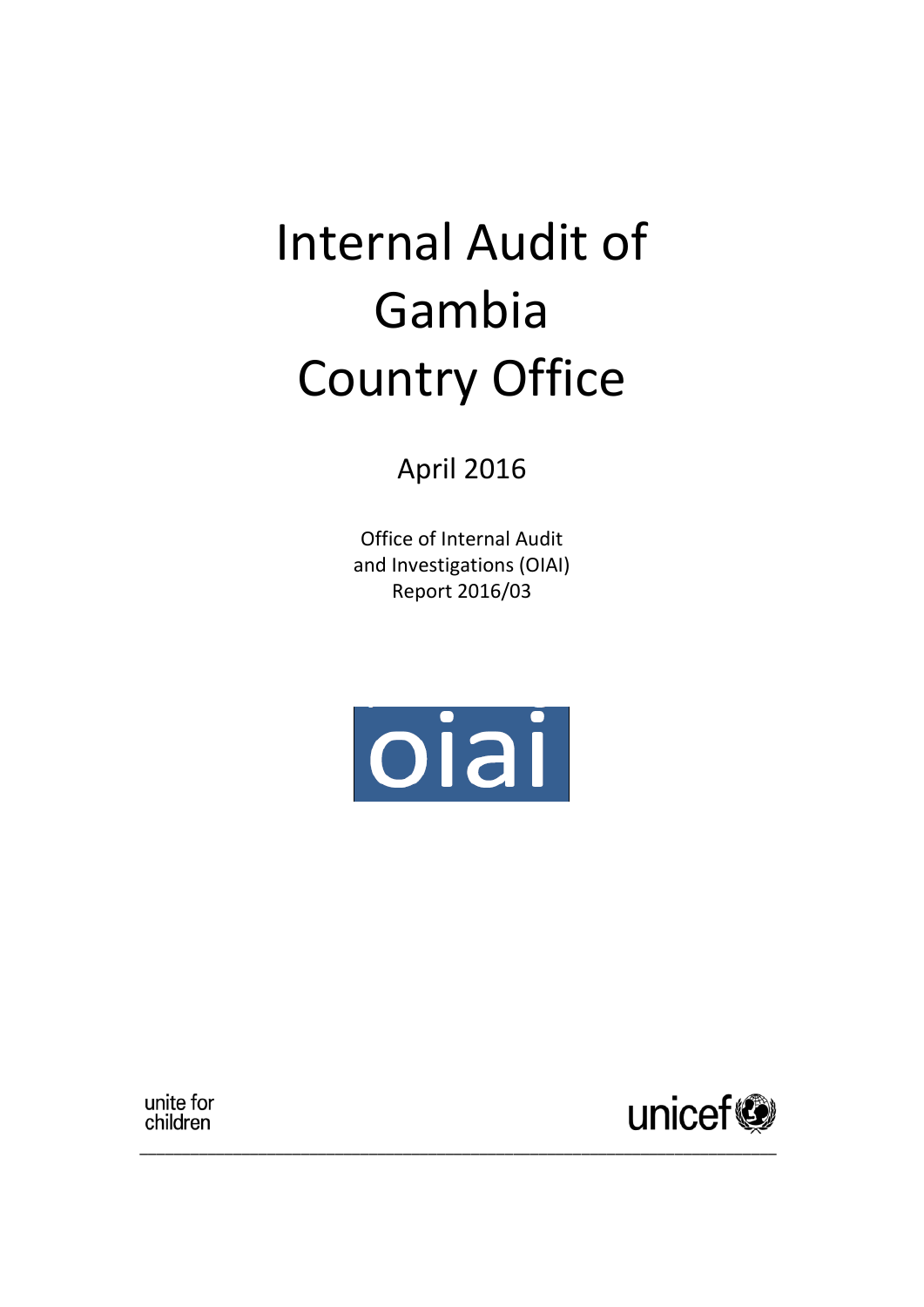# Summary

 $\_$  , and the set of the set of the set of the set of the set of the set of the set of the set of the set of the set of the set of the set of the set of the set of the set of the set of the set of the set of the set of th

The Office of Internal Audit and Investigations (OIAI) has conducted an audit of the Gambia Country Office. The audit assessed the office's governance, programme management and operations support. The audit was conducted between 20 November 2015 and 8 December 2015, and covered the period from January 2014 to 31 October 2015.

The UNICEF's programme of cooperation for 2012-2016 includes three main programme components: *Young* C*hild Survival and Development*; *Basic Education*; *Child Protection*; and *Social policy, knowledge, and advocacy for children's rights.* There is also a cross-sectoral cost component. The total budget approved by the Executive Board for the 2012-2016 country programme is US\$ 20.355 million, of which US\$ 5.355 million was expected to be funded by Regular Resources (RR), while the Other Resources (OR) component is US\$ 15 million. RR are core resources that are not earmarked for a specific purpose, and can be used by UNICEF wherever they are needed. OR are contributions that have been made for a specific purpose such as a particular programme, strategic priority or emergency response, and may not always be used for other purposes without the donor's agreement.

The country office is in Banjul; there are no zone offices. There is a workforce of 28 staff members, including 23 posts funded by RR and five by OR.

#### Action agreed following the audit

As a result of the audit, and in discussion with the audit team, the country office has agreed to take a number of measures to address the issues raised in this report. Two of them are being implemented as high priority – that is to say, they relate to matters requiring immediate management attention. The high-priority measures are as follows:

- Review and strengthen the management of partnerships with NGOs, including: identification and capacity assessment of potential partners; and defining terms of reference for the Partnerships Review Committee (PCARC).
- Establish a fundraising strategy, including an action plan, assigning responsibilities for resource mobilization, and an oversight mechanism for the development of funding proposals.

#### Conclusion

Based on the audit work performed, OIAI concluded at the end of the audit that the controls and processes over Gambia country office, as defined above, were generally established and functioning during the period under audit.

The Gambia country office and OIAI will work together to monitor the implementation of the measures that have been agreed.

Office of Internal Audit and Investigations (OIAI) April 2016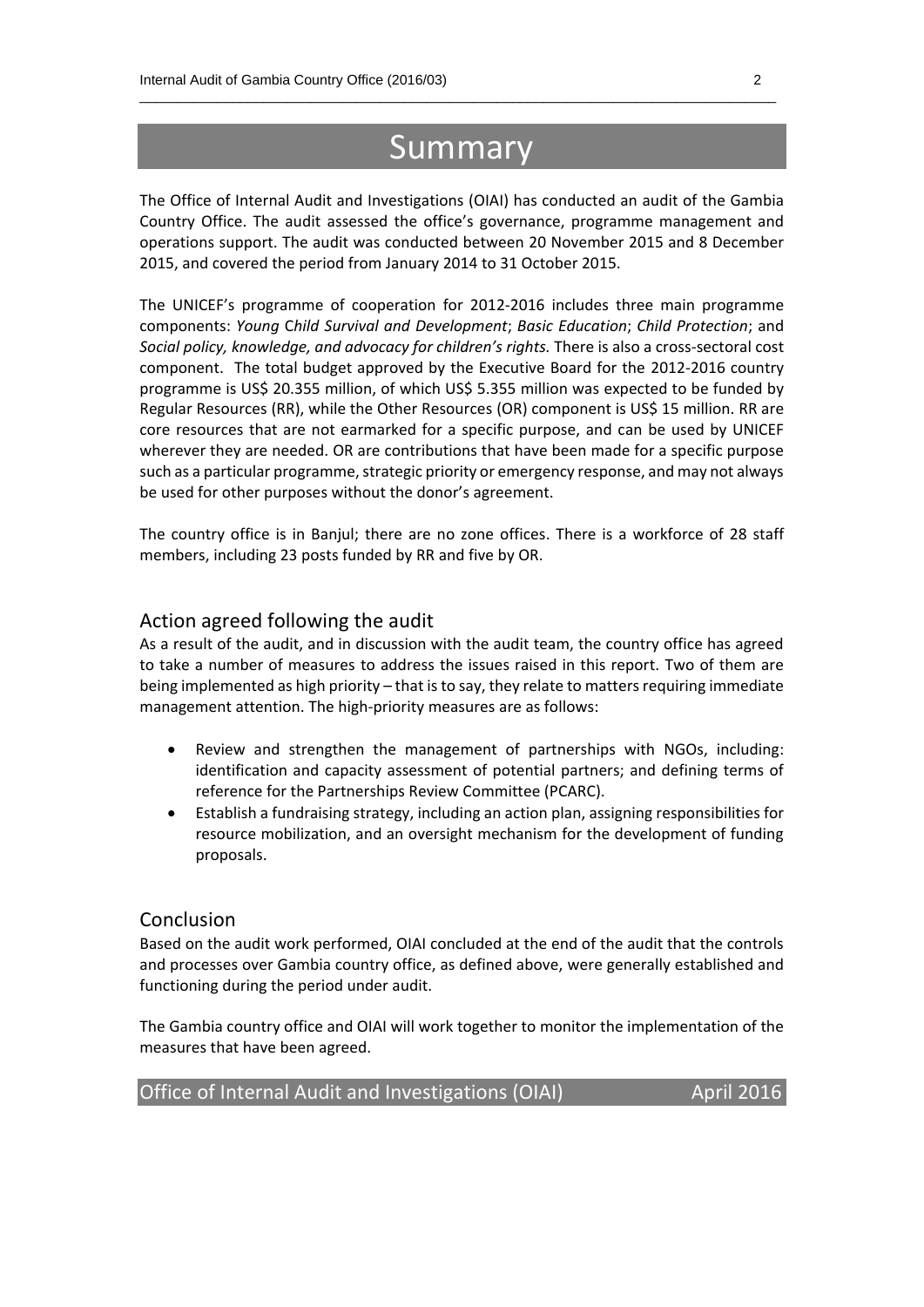# **Contents**

 $\_$  , and the set of the set of the set of the set of the set of the set of the set of the set of the set of the set of the set of the set of the set of the set of the set of the set of the set of the set of the set of th

| <b>Summary</b>                                                     | 2              |
|--------------------------------------------------------------------|----------------|
| <b>Objectives</b>                                                  | 4              |
| <b>Audit observations</b>                                          | 4              |
| Governance                                                         | 4              |
| Defining and monitoring of office priorities                       | 4              |
| Enterprise risk management (ERM)                                   | 6              |
| Delegation of authorities and segregation of duties                | $\overline{7}$ |
| Governance: Conclusion                                             | 8              |
| <b>Programme management</b>                                        | 9              |
| Developing workplans                                               | 9              |
| Supply plans                                                       | 10             |
| Partnerships                                                       | 11             |
| Harmonized Approach to Cash Transfers (HACT)                       | 13             |
| Programme monitoring                                               | 15             |
| Resource mobilization                                              | 16             |
| Evaluation                                                         | 17             |
| Programme management: Conclusion                                   | 18             |
| <b>Operations support</b>                                          | 19             |
| <b>Bank optimization</b>                                           | 19             |
| Direct cash transfers                                              | 20             |
| Contract management                                                | 20             |
| <b>Operations support: Conclusion</b>                              | 21             |
| Annex A: Methodology, and definition of priorities and conclusions | 22             |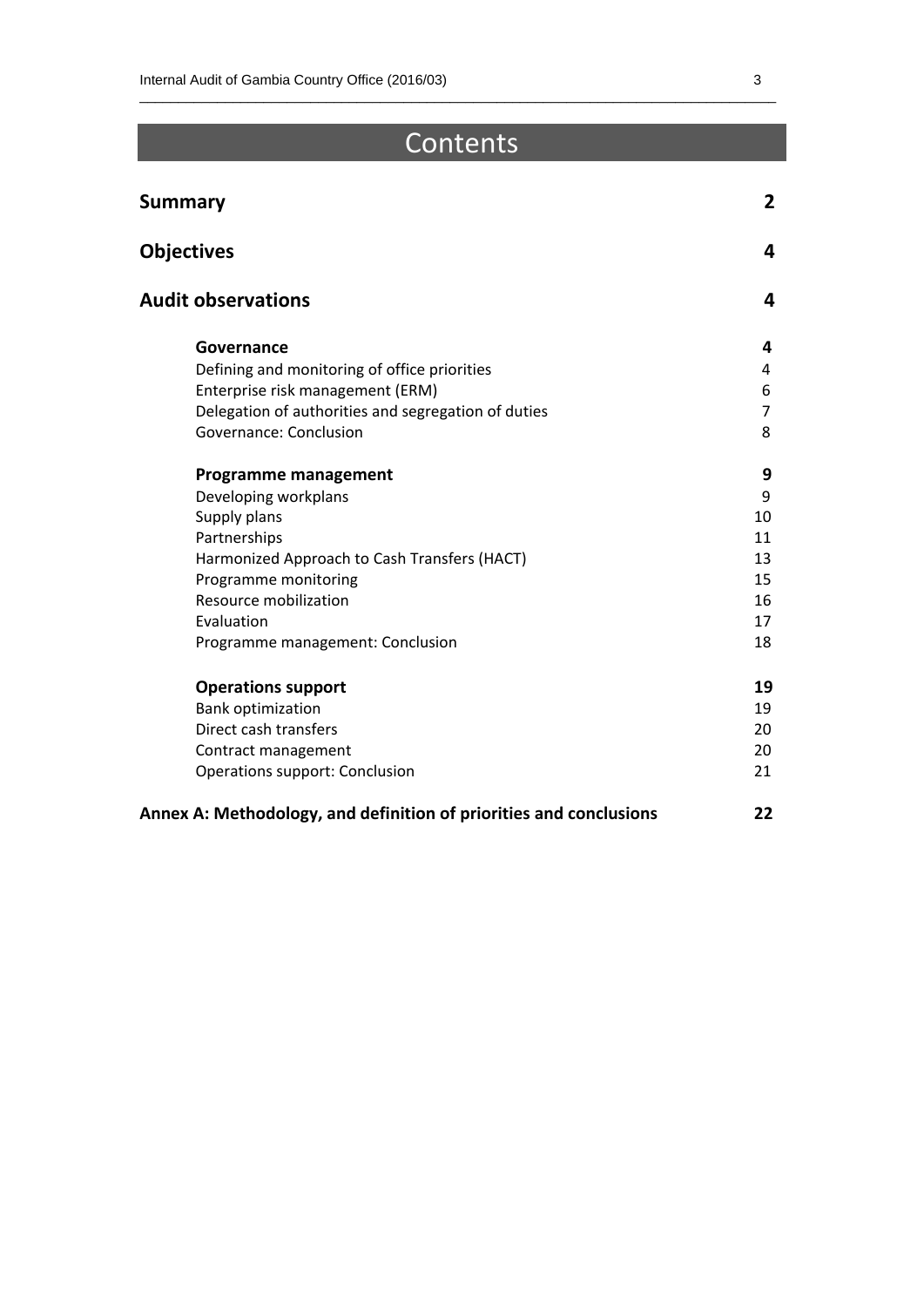# **Objectives**

 $\_$  , and the set of the set of the set of the set of the set of the set of the set of the set of the set of the set of the set of the set of the set of the set of the set of the set of the set of the set of the set of th

The objective of the country-office audit is to provide assurance as to whether there are adequate and effective controls, risk-management and governance processes over a number of key areas in the office. In addition to this assurance service, the audit report identifies, as appropriate, noteworthy practices that merit sharing with other UNICEF offices.

The audit observations are reported upon under three headings – governance, programme management and operations support. The introductory paragraphs that begin each of these sections explain what was covered in that particular area, and between them define the scope of the audit.

# Audit observations

### 1 Governance

In this area, the audit reviews the supervisory and regulatory processes that support the country programme. The scope of the audit in this area included the following:

- **Supervisory** structures, including advisory teams and statutory committees.
- **Identification** of the country office's priorities and expected results and clear communication thereof to staff and the host country.
- **Staffing structure** and its alignment to the needs of the programme.
- **Performance measurement**, including establishment of standards and indicators to which management and staff are held accountable.
- **Delegation** of authorities and responsibilities to staff, including the provision of necessary guidance, holding staff accountable, and assessing their performance.
- **Risk management**: the office's approach to external and internal risks to achievement of its objectives.
- **Ethics**, including encouragement of ethical behaviour, staff awareness of UNICEF's ethical policies and zero tolerance of fraud, and procedures for reporting and investigating violations of those policies.

All of the above areas were covered in this audit.

The audit found that there were a number of areas over which controls were working well. The office had an adequate staffing structure that was aligned to the needs of the country programme. It had also prepared an office training plan that identified staff training needs and had arranged a training session on ethics for all staff.

However, the audit noted the following.

#### Defining and monitoring of office priorities

UNICEF offices define their key management and programme priorities in an Annual Management Plan (AMP), together with a set of programme management indicators, baselines and targets. Key management and programme priorities should be regularly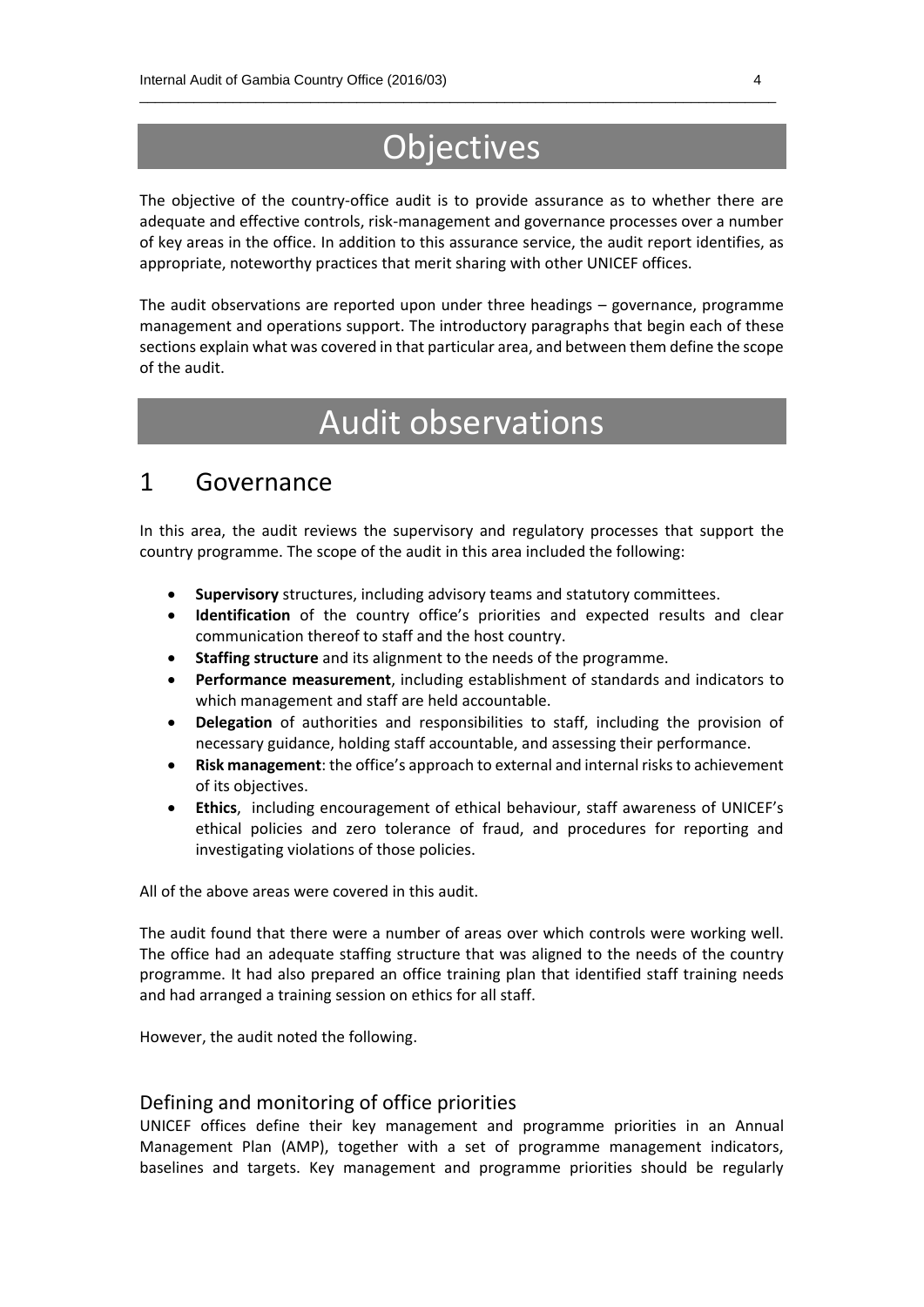monitored by senior staff, the Country Management Team (CMT)<sup>1</sup> and the Representative, and the implementation of risk mitigation measures should be monitored at least once a year during the annual and mid-term reviews. The agreed office priorities should be reflected in the responsibilities and accountabilities included in individual staff members' performance evaluation reports (PERs).

 $\_$  , and the set of the set of the set of the set of the set of the set of the set of the set of the set of the set of the set of the set of the set of the set of the set of the set of the set of the set of the set of th

The office reviewed the clarity of the indicators for the priorities and the extent to which progress was monitored against them. It also reviewed the extent to which accountability for these priorities was assigned to relevant staff.

*Office priorities and performance management:* The AMPs for 2014 and 2015 included office management priorities with expected results and performance indicators. During a "miniretreat" in July 2015, the office had reviewed the 2015 AMP defining 31 office management priorities. (The AMP would normally be finalized earlier in the year, but had been delayed pending the arrival of a new Representative in July.)

The audit reviewed the report from the retreat and found that, in several cases, the defined priorities were not specific, as for example "Public Finance for Children", "Strengthening Child Protection Systems Approach" or "Technology for Development, Business Continuity Plan, Disaster Recovery Plan". It was also noted that 29 of the 30 indicators set for the monitoring of the priorities lacked adequate baselines, milestones and targets against which they could be assessed. For example, the expected result "National Child Protection Strategy and plan finalized" had the performance indicator "Availability of finalized Child Protection strategy". There were thus no intermediate indicators that could have been used to monitor progress towards this target.

*Assignment of staff responsibilities:* The office assigned responsibilities for each of the 30 office priorities in the AMP. However, these were identified by staff functional post description or delegated function (such as "emergency focal point", "head of sections", "sector heads", etc.) without specifying the staff member accountable.

The audit reviewed 40 of the responsibilities assigned for office priorities to functions, and then looked at the performance evaluation reports (PERs) of the seven staff members discharging those functions. It found that in 25 out of 40 instances they were not included in their PERs. This was due in part to the assignment of responsibility by function and not by specific staff member. However, the main reason was the fact that section chiefs included in their PERs very many activities related to their normal functions, and did not prioritize the responsibilities related to the key management and programme priorities in the AMP.

*Monitoring of agreed office priorities:* The AMP established that progress on priorities would be reviewed during CMT meetings, and in mid-year and annual management reviews (AMRs). The CMT had met five times in 2014 and seven times in 2015 (up to 23 November 2015). In 2014 the AMR was replaced by a mid-term review that was held in November 2014.

A review of the CMT minutes prepared during 2014 and 2015 showed that the office priorities section only included a list of often routine activities without clear links to the priorities defined in the AMP. The minutes did not provide evidence that those priorities were

**.** 

 $<sup>1</sup>$  The CMT advises the Representative on the management of the country programme and on</sup> strategic programme and operations matters. It consists of senior staff from Programme and Operations sections, and staff representatives.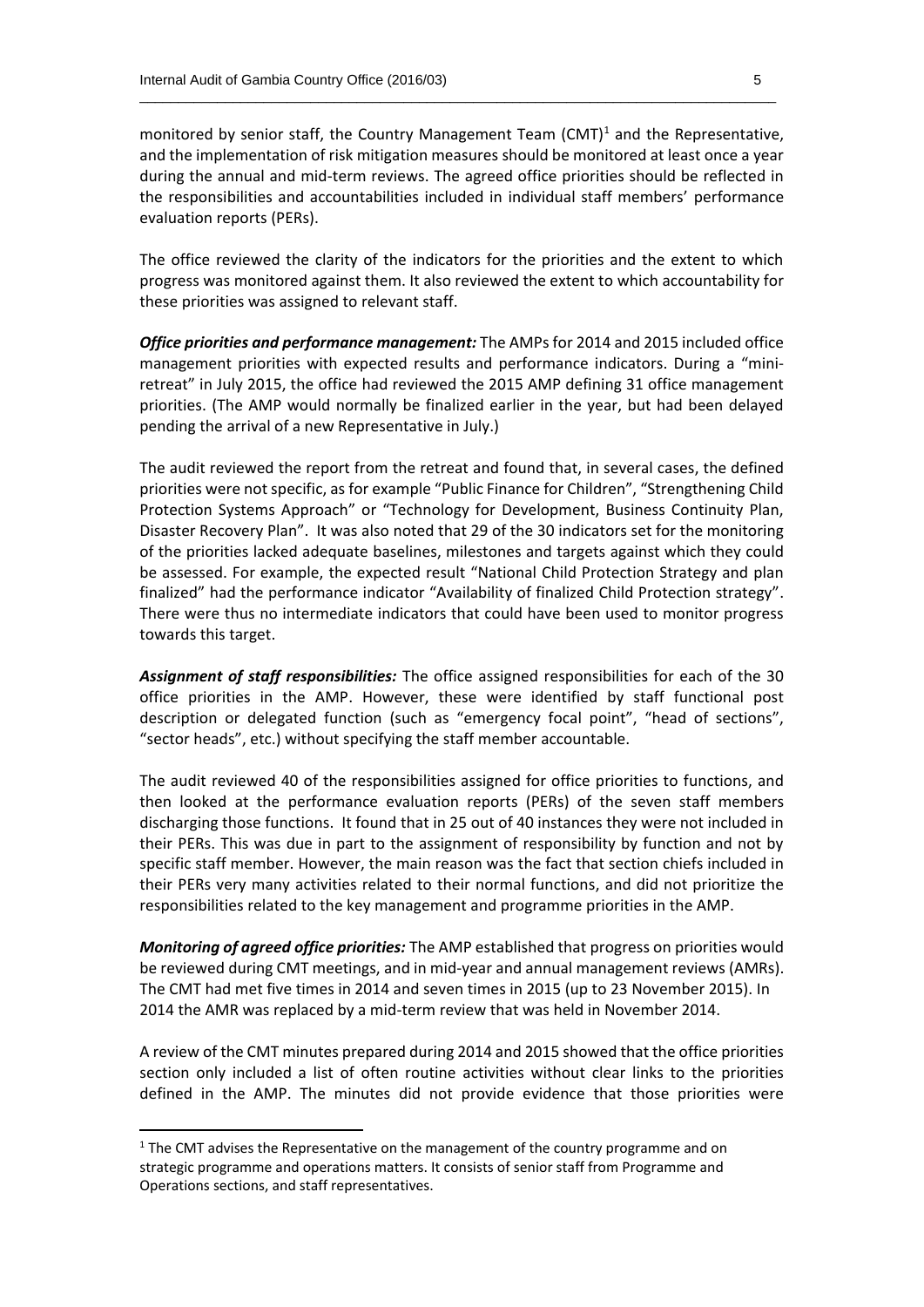consistently and comprehensively monitored by CMT. For example, there were education priorities set in the AMP as "Out of School study implementation" and "Greater support to Early Childhood Development (ECD) advancement". The respective corresponding indicators were "Redressing Out-of-School children through the Ministry of Basic and Secondary Education activities" and "Availability of Educational Social Policy". The minutes only mentioned an ECD policy development support mission from the regional office, and omitted any reference to the Out of School study. It was also noted that information related to priorities such as "emergency and preparedness", "external communication strengthened to promote the rights of vulnerable children" or "equity" were not included in the minutes.

 $\_$  , and the set of the set of the set of the set of the set of the set of the set of the set of the set of the set of the set of the set of the set of the set of the set of the set of the set of the set of the set of th

The audit noted that the mid-term review carried out in November 2014 did not include a structured and systematic analysis of the management priorities set in 2014. Therefore it was unclear whether management priorities were achieved, or resources systematically focused on the expected key results.

The weaknesses discussed above were mainly due to lengthy vacancies among the CMT membership. For example, the Representative post itself was vacant from September 2014 to July 2015, while the Education specialist post was vacant through the first half of 2015. This limited the capacity of the CMT. It also overloaded other CMT members (for instance, the Deputy Representative was officer in charge and chair of all the advisory committees).

The audit did note that the minutes of the CMT meeting of 4 July 2015 included remarks by the Representative on the need for it to critically review priorities and not routine tasks. However, at the time of the audit in November 2015, no improvement could be noted.

**Agreed action 1 (medium priority):** The office agrees to ensure that office priorities are properly defined and monitored, and to take the following steps:

- i. Include in the Annual Management Plan (AMP) specific and measurable office priorities and performance indicators, and reduce the number of priorities in order to allow their effective management.
- ii. Clearly define accountabilities for office priorities in the AMP, assigning them to specific individuals, communicating them to the relevant staff and including them in their Performance Evaluation Reports.
- iii. Consistently and comprehensively review to assess progress on office priorities during Country Management Team meetings.
- iv. Review office priorities annually, including a comprehensive, structured analysis of the achievement of expected results.

Staff responsible for taking action: Representative, Deputy Representative, Operations Manager and all supervisors

Date by which action will be taken: December 2016

#### Enterprise risk management (ERM)

Under UNICEF's Enterprise Risk Management (ERM) policy, offices should perform a Risk and Control Self-Assessment (RCSA). The RCSA is a structured and systematic process for the assessment of risk to an office's objectives and planned results, and the incorporation of action to manage those risks into workplans and work processes. The risks and their mitigation measures are recorded in a risk and control library.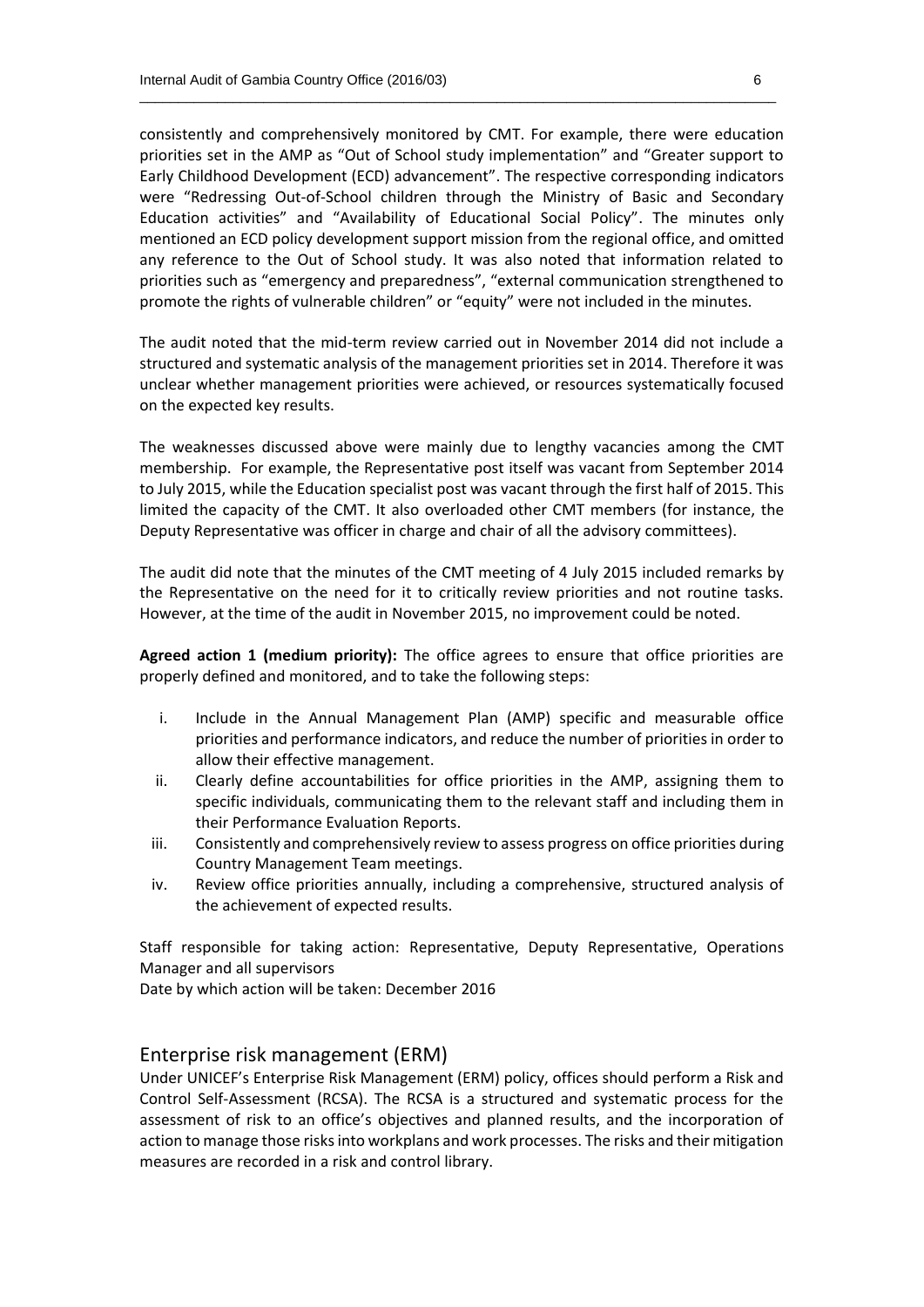The office had prepared an RCSA and updated the ERM module of inSight<sup>2</sup> in February 2015, reflecting all the risk areas identified. In all, there were five of these that were rated as high risk (*Fraud and misuse of resources*; *Funding and external shareholder relations*; *Governance and accountability*; and *Natural disasters and epidemics*). One was identified as low (*Resultsbased management and reporting*). The review of the RCSA showed that for all the identified risk areas, the office established root causes, impacts, risk mitigation measures and an action plan to further manage the risks.

 $\_$  , and the set of the set of the set of the set of the set of the set of the set of the set of the set of the set of the set of the set of the set of the set of the set of the set of the set of the set of the set of th

However, the action plans did not identify the staff responsible for the implementation of the agreed actions and did not provide implementation timeframes with deadlines and/or milestones. This did not allow the office to define accountabilities among staff and effectively monitor the implementation of action plans. Also, in the AMP, the office appointed a risk focal point and assigned it responsibility for updating the ERM matrix and monitoring implementation of mitigating actions for the risk areas identified. The responsibilities assigned should have provided a basis for PER assignments of every relevant staff member. However, while the AMP assigned responsibilities to staff functions, they were not always included in the PERs of the relevant staff member.

The AMP stated that the recommendations and action points established for management of the identified risk areas should be reviewed by the CMT at least twice a year. However, neither the CMT minutes nor the mid-term review showed evidence of formal monitoring of the implementation of the risk mitigation action plan.

**Agreed action 2 (medium priority):** The office agrees to strengthen risk management through the following steps:

- i. Ensure systematic review by the Country Management Team of the implementation of the risk mitigation action plan.
- ii. In the action plans for management of identified risk areas, include the staff responsible and an implementation timeframe with deadlines and/or milestones.
- iii. Clearly define accountabilities for risk management in the Annual Management Plan and communicate them to the relevant staff, including in their Performance Evaluation Reports.

Staff responsible for taking action: Representative, Deputy Representative, Operations Manager and supervisors

Date by which action will be taken: December 2016

1

#### Delegation of authorities and segregation of duties

Each office is required to maintain a Table of Authority (ToA), setting out the authorities delegated to each staff member. The Representative should review the ToA periodically (preferably quarterly) to confirm its continued accuracy and appropriateness. The ToA should be reflected in the roles assigned within UNICEF's management system, VISION (from Virtual Integrated System of Information). Resource mobilization, budgeting, programming, spending and reporting are all recorded in VISION, along with much else.

<sup>&</sup>lt;sup>2</sup> inSight (sic) is the performance component in UNICEF's management system, VISION (Virtual Integrated System of Information). inSight streamlines programme and operations performance management, increases UNICEF staff access to priority performance information, and assists exchanges between field offices and HQ divisions, as everyone sees the same information.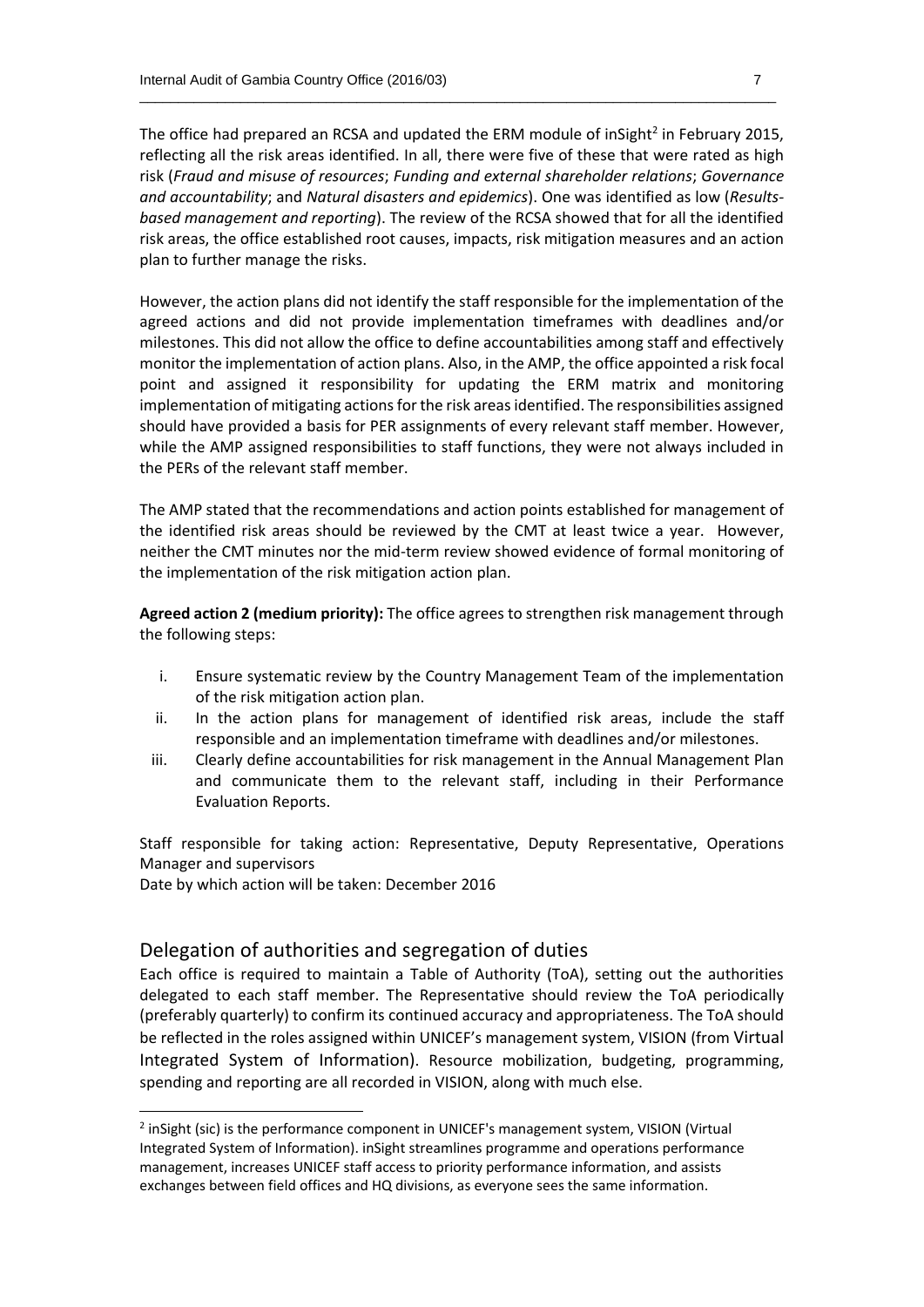Representatives approve the provisioning of VISION user IDs and their corresponding roles, using the guidelines in UNICEF Financial and Administrative Policy No. 1: *Internal Controls and its supplements*. An understanding of these roles, and the responsibilities assigned to staff, is essential in approving role assignments. A key requirement is to ensure, as far as possible, adequate segregation of duties, so that no single staff member can carry out a whole process (for example ordering, receiving and payment) without checks and balances.

 $\_$  , and the set of the set of the set of the set of the set of the set of the set of the set of the set of the set of the set of the set of the set of the set of the set of the set of the set of the set of the set of th

The audit reviewed the ToA, delegation of financial signing authority, and VISION role mapping. It noted the following.

*ToA and assignment of roles in VISION:* The Representative had delegated authorities to staff. In addition, the office had assigned roles to staff members and mapped these roles in VISION. However, the audit noted inconsistencies in the roles in the latest ToA (signed on 6 July 2015) and the roles delegated in VISION. In 71 instances it was noted that roles that were assigned in VISION to six staff members were not delegated in the ToA. For instance, in VISION, the Authorizing Officer, Common Functions, Common Processing, Grants L1, HR ESS, Programme L1, Reports Contributions, Report Common, Reports Supply and Organization rolesfor Gambia were assigned to a Nutrition Officer but these roles were not delegated to the staff member in the manual ToA. On the other hand, 21 roles delegated in the ToA to three staff members, the Child Protection Officer, Education Specialist and Communication for Development Officer, were not entered in VISION. It was also noted that in 20 instances, despite not managing a warehouse, the office delegated roles related to warehouse management.

The incorrect or unauthorized assignment of roles in VISION increase the risk of inappropriate or erroneous transactions.

*Segregation of duties:* UNICEF uses software called APPROVA to detect segregation-of-duties conflicts. According to information retrieved from it on 17 September 2015, 10 user violations for the Gambia user group were detected. There were six user violations (two high-risk and four medium) identified for the same user; they included (for example) Approving (AP) Officer and Paying Officer, which carried the risk of accepting and paying for goods or services that were not in accordance specification or that had not actually been received.

**Agreed action 3 (medium priority):** The country office agrees to strengthen the monitoring and control of delegation of authorities and segregation of duties by reviewing, on a regular basis, the registration of the Table of Authorities and the functional roles in VISION, ensuring alignment between the delegated authorities and assigned roles.

Staff responsible for taking action: Operations Manager Date by which action will be taken: March 2016

#### Governance area: Conclusion

Based on the audit work performed, OIAI concluded that at the end of the audit the control processes over governance were generally established and functioning during the period under audit.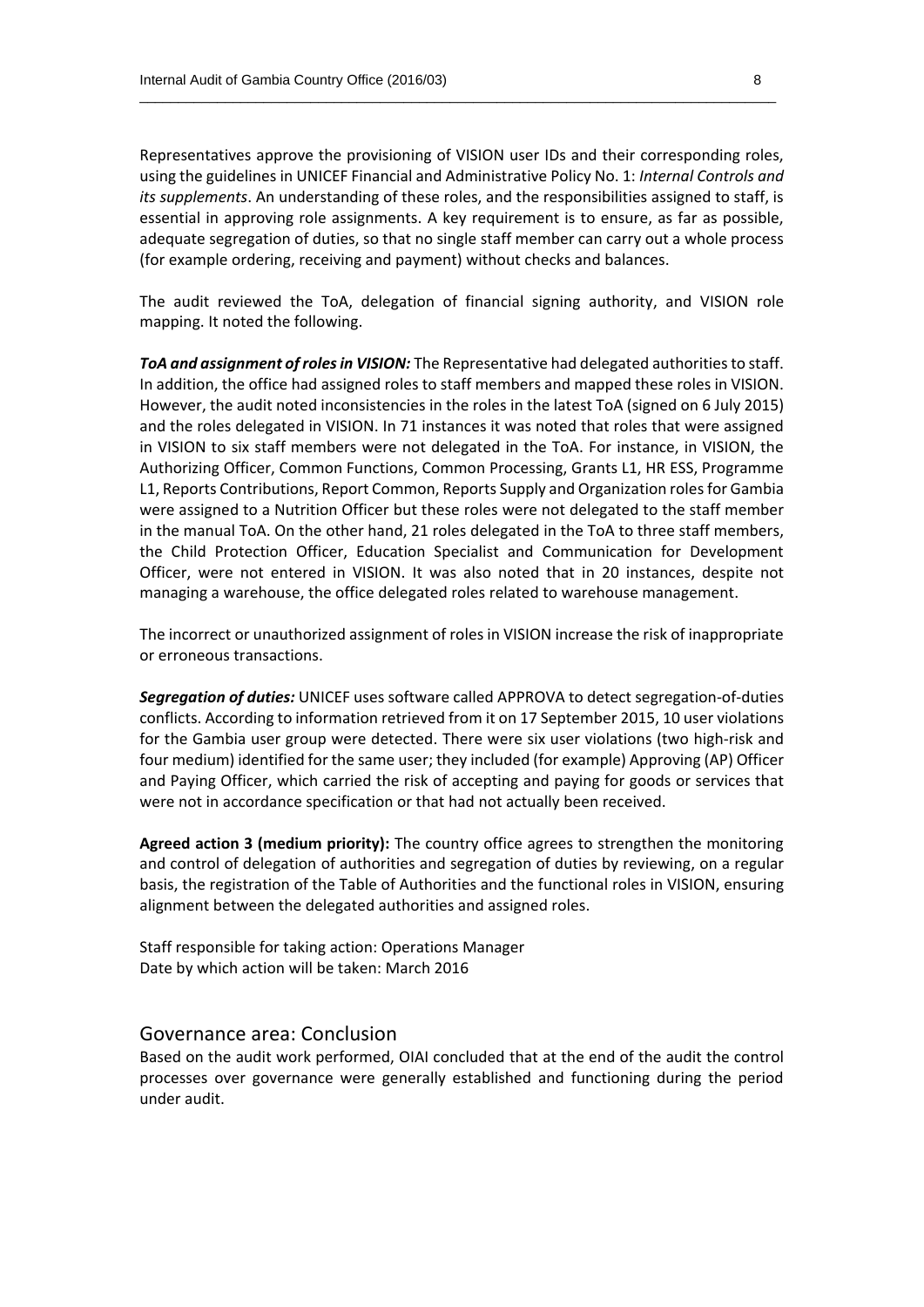## 2 Programme management

In this area, the audit reviews the management of the country programme  $-$  that is, the activities and interventions on behalf of children and women. The programme is owned primarily by the host Government. The scope of the audit in this area includes the following:

 $\_$  , and the set of the set of the set of the set of the set of the set of the set of the set of the set of the set of the set of the set of the set of the set of the set of the set of the set of the set of the set of th

- **Resource mobilization and management**. This refers to all efforts to obtain resources for the implementation of the country programme, including fundraising and management of contributions.
- **Planning**. The use of adequate data in programme design, and clear definition of results to be achieved, which should be specific, measurable, achievable, realistic and time-bound (SMART); planning resource needs; and forming and managing partnerships with Government, NGOs and other partners.
- **Support to implementation**. This covers provision of technical, material or financial inputs, whether to governments, implementing partners, communities or families. It includes activities such as supply and cash transfers to partners.
- **Monitoring of implementation**. This should include the extent to which inputs are provided, work schedules are kept to, and planned outputs achieved, so that any deficiencies can be detected and dealt with promptly.
- **Reporting.** Offices should report achievements and the use of resources against objectives or expected results. This covers annual and donor reporting, plus any specific reporting obligations an office might have.
- **Evaluation**. The office should assess the ultimate outcome and impact of programme interventions and identify lessons learned.

All the above areas were covered in this audit.

The audit found areas where controls were functioning well. The office had established control mechanisms to ensure the timely reporting on use of resources and achievement of results in donor reports.

The following was noted during the audit process:

#### Developing workplans

UNICEF offices agree workplans with their implementing partners. The workplans are expected to describe in detail planned outputs, indicators, targets, baselines, the activities to be carried out, the responsible implementing institutions, timelines, and planned inputs from the partners and UNICEF. Workplans serve as the basis for programme implementation in terms of disbursements to partners, and supply assistance.

According to UNICEF's Programme Policy and Procedure Manual (PPPM), workplans can be developed on an annual or multi-year basis, or as rolling workplans. In the latter case, the workplan is subject to interim review – for instance, it may be for 18 months, but UNICEF and the partners will agree to periodic technical review of its outputs, say every six months, with an adjustment based on the review of the remaining 12 months. At the same time, an additional six months will be added on to the rolling workplan to make up a new 18-month cycle.

The office developed annual workplans (AWPs) in cooperation with partners for 2014, and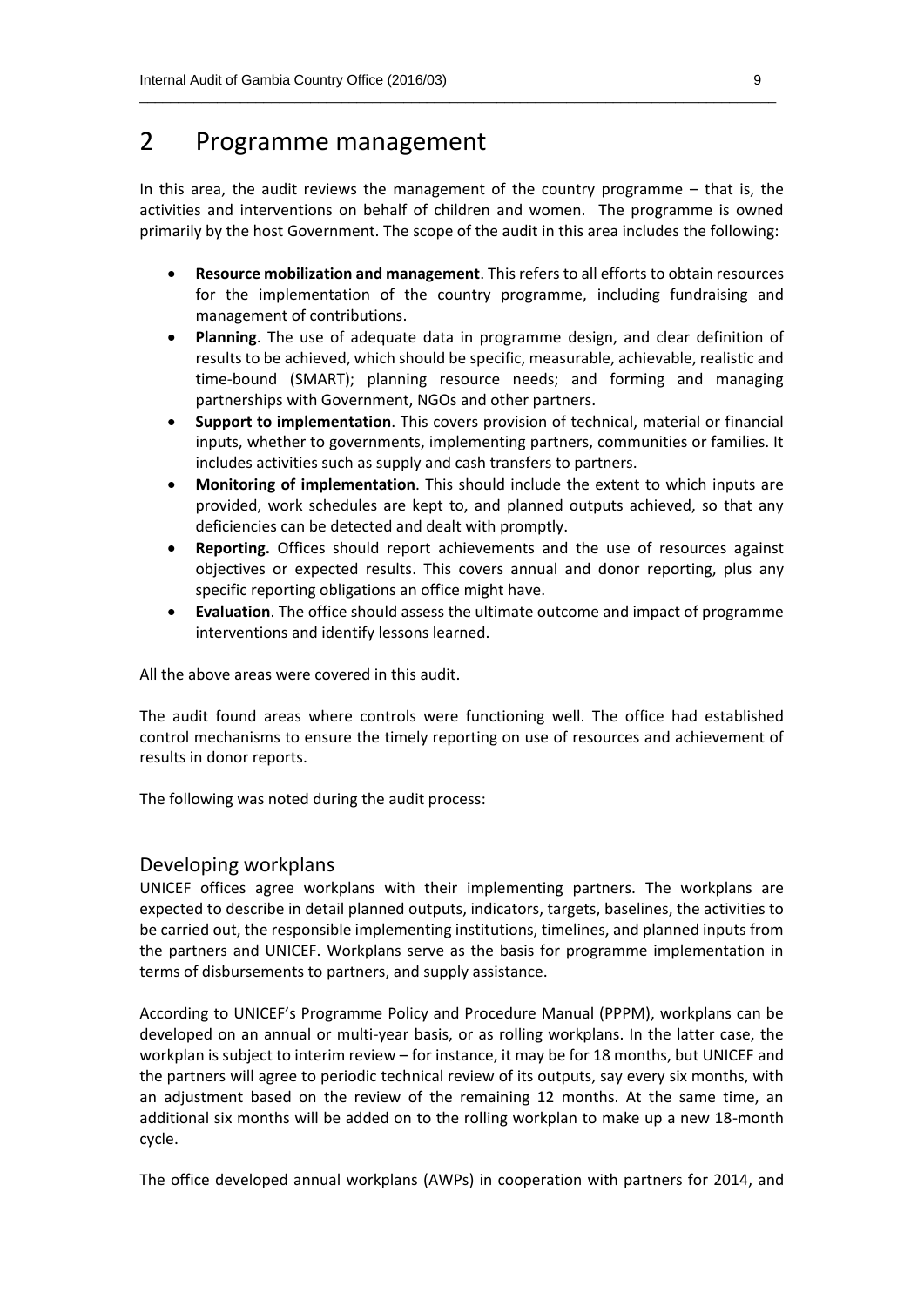rolling workplans (RWPs) for the period 2015-2016 in the following sectors: Child Protection; Child Survival and Development; Education; Media Development; and Social Protection.

 $\_$  , and the set of the set of the set of the set of the set of the set of the set of the set of the set of the set of the set of the set of the set of the set of the set of the set of the set of the set of the set of th

The audit found that the programme outcome, outputs and planned activities<sup>3</sup> were not clearly defined in the RWPs, as for some activities it could not be established how they would contribute to the achievement of the stated output. In several cases the planned activities were not specific and measurable, as they used the words "support", "strengthen" or "promote" without clearly defining the way these were to be measured, or the nature and extent of support to be provided.

An example was the Child Protection RWP for the achievement of the output "Strengthen the FGM/C<sup>4</sup> steering committee to lead and coordinate the implementation of FGM/C activities". This included a sub-activity defined as "Support high-level advocacy on FGM/C". Also, the Education RWP included a sub-activity defined as "Support to the establishment and function of National Education in Emergency (EiE) working groups". These were not specific and measurable. Further, none of the RWPs included indicators, baseline or targets that could enhance effective and efficient monitoring of programme implementation.

It was also noted that although the workplans identified the budget allocation per planned activity, the amounts allocated to the activities did not distinguish between cash and supply assistance. In some instances the budget for each planned activity was not established; in the Child Protection RWP, for example, for four out of 14 planned activities, no allocated budget was included.

**Agreed action 4 (medium priority):** The office agrees to include the following in workplans signed with implementing partners:

- i. Specific and measurable programme baselines, targets, outcomes, outputs and planned activities that enable and effective monitoring of achievement towards results.
- ii. Planned activities aligned to the stated outputs, with indication of the budget allocated to them.

Staff responsible for taking action: Deputy Representative Date by which action will be taken: April 2016

#### Supply plans

**.** 

Supply planning is an essential part of all planning exercises, and should be done in collaboration with relevant stakeholders; the latter include programme and supply sections, Government counterparts and NGO partners. Appropriate procurement and logistics strategies that reflect programme requirements will assist availability, cost-effectiveness and quality of supplies, as will early forecasting of the commodities needed.

<sup>&</sup>lt;sup>3</sup> UNICEF programmes plan for results on two levels. An outcome is a planned result of the country programme, against which resources will be allocated. It consists of a change in the situation of children and women. An output is a description of a change in a defined period that will significantly contribute to the achievement of an outcome. Thus an output might include (say) the construction of a school or clinic, but that would not in itself constitute an outcome; however, an improvement in education or health arising from it would.

<sup>4</sup> Female Genital Mutilation/Cutting.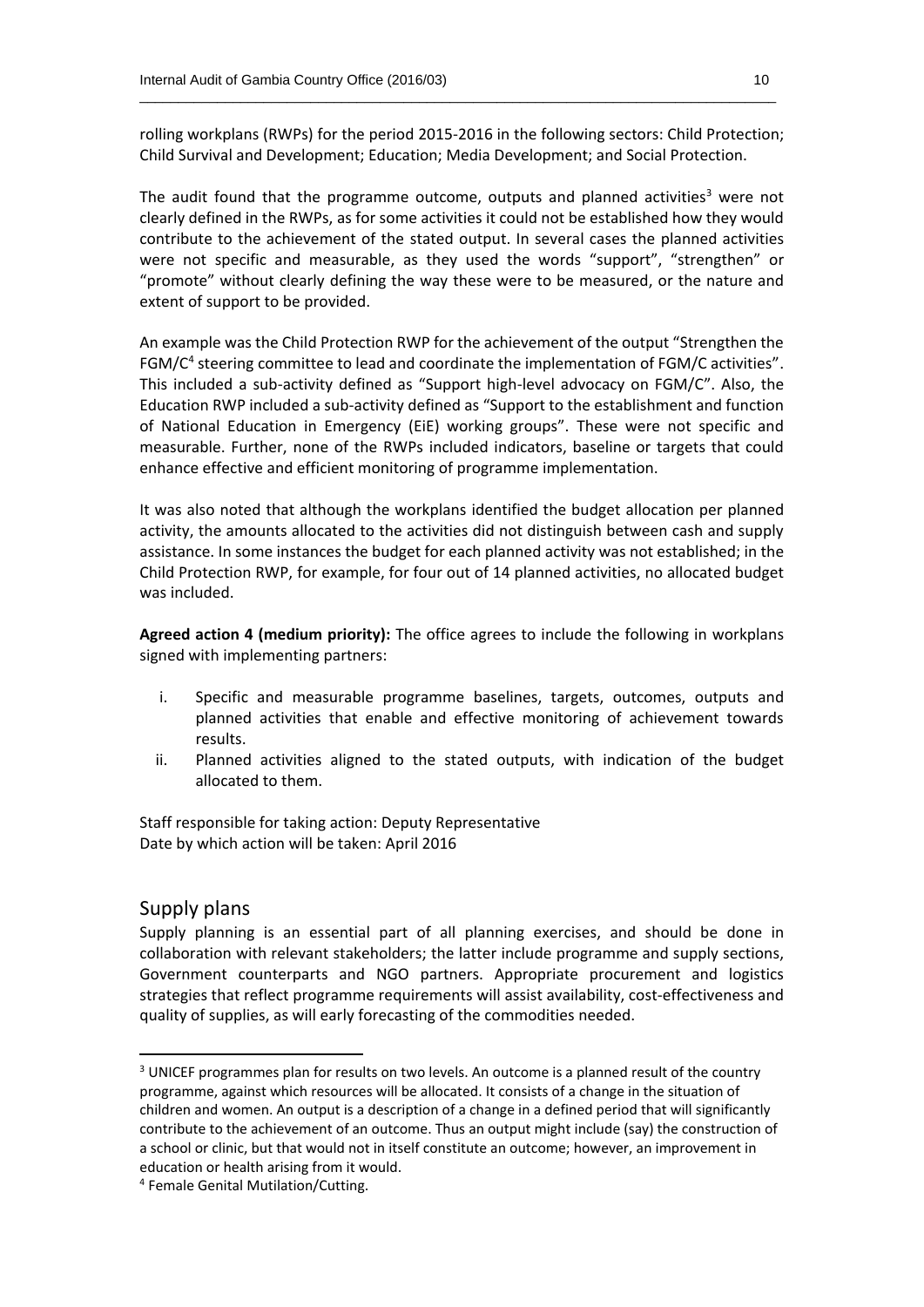The programme supply assistance provided by the office during the period 2014-2015 amounted to US\$ 1.8 million, or 20 percent of total programme expenditure. The office prepared consolidated supply plans for 2014 and 2015, including all the major components of the programme.

 $\_$  , and the set of the set of the set of the set of the set of the set of the set of the set of the set of the set of the set of the set of the set of the set of the set of the set of the set of the set of the set of th

There were differences between the supplies that were planned for and the actual expenditures of supplies procured. According to VISION, the total amounts of programme supplies procured by the office in 2014 and 2015 (as of November 2015) were US\$ 991,032 and US\$ 839,772 respectively. The planned procurement of supplies excluding fuel and freight were US\$ 667,036 in 2014 and US\$1.04 million in 2015, as per supply plans. These differences represented 33 percent over the projected procurement in 2014, and 20 percent less than the projected procurement in 2015. The 2014 supply plan included the purchase of two vehicles for the programme support section amounting to US\$ 84,000. However, the VISION information showed that in 2014, four purchase orders were placed for the procurement of four vehicles amounting to US\$ 132,000.

A review of the purchase orders placed by the office during 2014 and 2015 showed that that supply plans were affected by the procurement of supplies for which purchase orders were placed in the month previous to the expiry of the grants with which they were purchased. This included a purchase order amounting to US\$ 17,090 for the purchase of a vehicle placed in November 2014 that could not be traced to the supply plan, and there was no evidence that this acquisition had been planned.

Also, significant differences were noted between the planned and actual amounts of supplies. For example, in 2015 the office posted in VISION, under construction costs, two charges amounting to US\$ 32,514 that were not included in the supply plan; also 2,550 boxes of therapeutic spread amounting to US\$ 60,314 and 250 boxes of F-100 therapeutic spread amounting to US\$ 7,430 that were not included in the 2015 supply plan.

The audit ascribed these differences detected between planned and actual procurement to two factors. One was the purchase of supplies funded by grants closed to their expiry date in order to fully utilize the funds. The other was a lack of a regular monitoring of the supply plan that could address changes, delays or unforeseen events in order to adjust quantities and values on a timely manner. Weaknesses in supply planning could lead to poor identification of supply needs and the waste of resources.

**Agreed action 5 (medium priority):** The office agrees to ensure that supply plans:

- i. Are prepared by each programme section based on quantities and values in workplans agreed with implementing partners.
- ii. Are monitored in a timely manner so that differences between actual and planned procurement are identified and adjusted for.

Staff responsible for taking action: Deputy Representative, Operations Manager, Supply Assistant

Date by which action will be taken: June 2016

#### Partnerships

At the time of the audit (November 2015), the office had three active Partnership Cooperation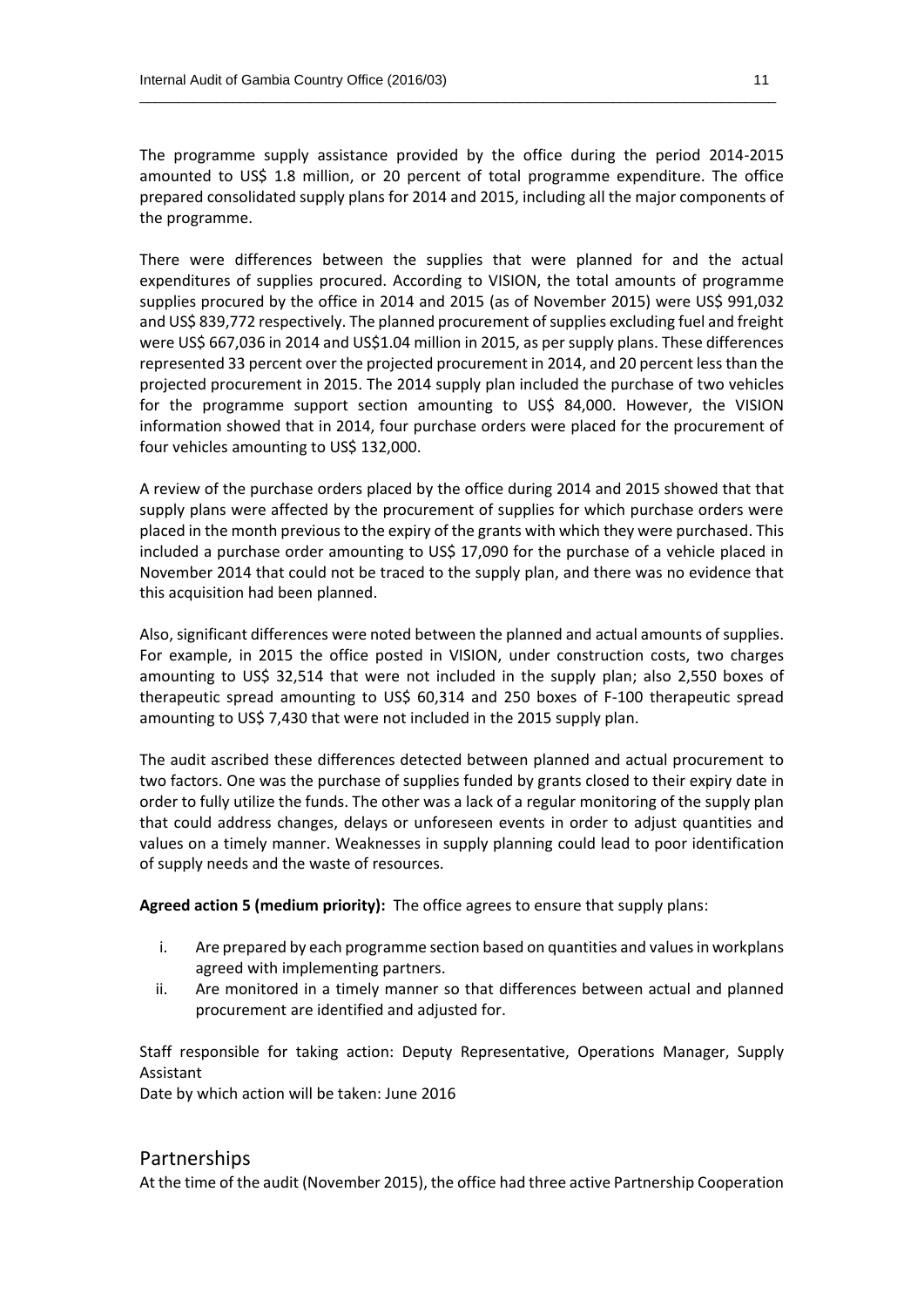Agreements (PCAs) signed with implementing partners. A review of all the PCAs signed by the office showed that the office entered into partnerships with four implementing partners during the period under audit (in two cases the original PCA was extended and new agreements signed, so there were six agreements in all). These PCAs accounted for US\$ 1.4 million in funding for activities to be fully implemented during the period 2014-2016. The Partnership Strategy included in the 2012-2016 CPAP<sup>5</sup> included the establishment of several strategic partnerships in close coordination with other UN agencies, multilateral and bilateral donors with national and regional presences, and NGOs.

The audit noted the following.

**.** 

*Partnership Cooperation Agreements (PCA):* The office provided copies of three programme cooperation agreements (PCAs) and one proposal submitted by one implementing partners for an agreement that started on 1 January 2015. The office did not have a process for a systematic capacity assessment of potential partners. A review of the three programme cooperation agreements (PCAs) signed with implementing partners found that they did include workplans with timelines of major activities, with baselines, budget lines and indicators that could allow the monitoring of progress. However, one of the three agreements was activity-based and did not indicate the results to which the activities would contribute. It was also noted that two of the three PCAs reviewed were not signed by partners or UNICEF – which reduced the office's ability to hold the partner accountable for results.

*PCA Review Committee (PCARC):* The office had a Partnership Cooperation Agreement Review Committee (PCARC) to provide reviews of PCA proposals. The office provided copies of minutes for three PCARC meetings held during 2013-2014. It was noted that three other PCAs were signed during 2014-2015 but the audit was not supplied with the PCARC minutes for these.

The audit also did not find terms of reference (ToRs) for the PCARC. There should have been ToRs included the elements to be considered during the review of agreements, such as whether the proposed partner had been adequately assessed; whether it was the right partner for this particular collaboration; the assessed level of risk; the programmatic justification for, and design of, the PCA; its cost/cost-effectiveness implications; the mutual accountability provisions; the budget proposal; or the proposed PCA document and supporting documents themselves.

The review of the three PCARC minutes showed that none of the aforementioned elements had been addressed. The office based selection on prior collaboration, without assessing the capacity of the partners. There was no record of discussions that demonstrated that the partners were the most suitable for the activities for which they were selected. In fact all the selections were based on previous agreements, although the quality of results from those was not evaluated.

In one out of three PCA review processes, the basis of the approval did not include a programmatic justification with clear links to planned results. The supporting documentation showed selection to have been based on the view that the office should help the partner to expand their services, and assist capacity building and infrastructure, rather than being based

<sup>&</sup>lt;sup>5</sup> The CPAP is a formal agreement between a UNICEF office and the host Government on the programme of cooperation, setting out the expected results, programme structure, distribution of resources and respective commitments during the period of the current country programme.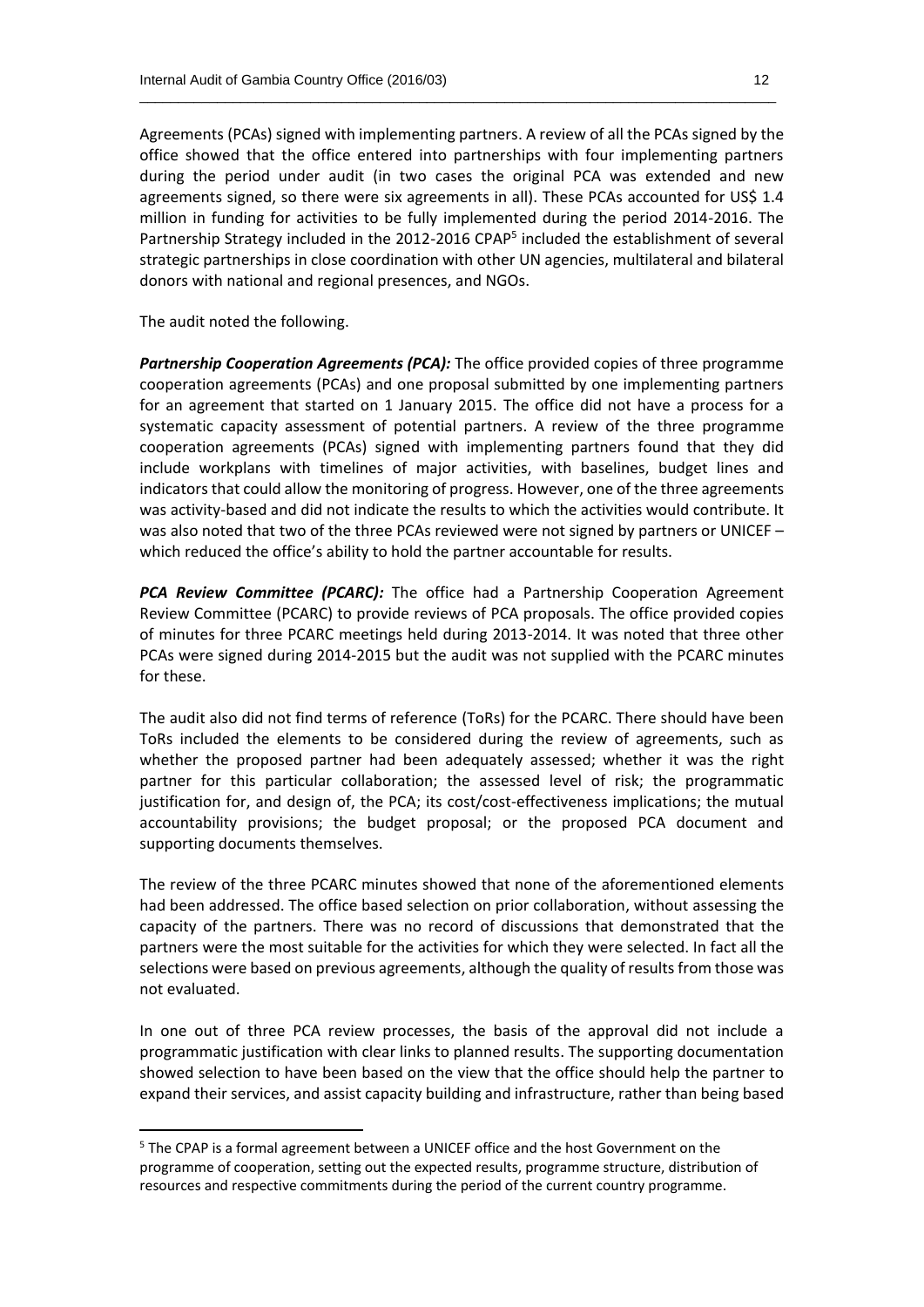on the partner's capacity to achieve results. The proposal submitted by the partner was deemed to be: "…a very good project which directly impacts on the lives of children especially the other vulnerable children (OVC) because without this project most of the OVC will not have the opportunity to develop their full potential". It was not stated why.

 $\_$  , and the set of the set of the set of the set of the set of the set of the set of the set of the set of the set of the set of the set of the set of the set of the set of the set of the set of the set of the set of th

The audit also noted the following:

- In two out of three PCA review processes, the same staff member chaired the PCARC and gave final approval as Officer in Charge. This is an inadequate segregation of duties.
- No capacity assessment was carried out in any of the three PCA reviews.
- In two out of three cases, PCAs were recommended despite the fact that weaknesses related to partners' capacity were detected.

**Agreed action 6 (high priority):** The office agrees to:

- i. Ensure that all PCA review processes include partners' capacity assessments, and use the results as the basis for strategic partnerships.
- ii. Ensure that all programme cooperation agreements (PCAs) are results-based, and include relevant details (timeframe, detailed activity description, budgets) to assist monitoring of progress toward the achievement of planned results.
- iii. Establish Terms of Reference for the Partnership Review Committee (PRC), $^6$  as well as a detailed workflow for the PCA review process, and assign accountabilities ensuring a proper segregation of duties.

Staff responsible for taking action: Deputy Representative Date by which action will be taken: May 2016

#### Harmonized Approach to Cash Transfers (HACT)

 $\overline{a}$ 

Offices are required to implement the Harmonized Approach to Cash Transfers (HACT). With HACT, the office relies on implementing partners to manage and report on use of funds provided for agreed activities. This reduces the amount of supporting documentation UNICEF demands from the partner, thus cutting bureaucracy and transaction costs.

HACT makes this possible by requiring offices to systematically assess the level of risk before making cash transfers to a given partner, and to adjust their method of funding and assurance practices accordingly. HACT therefore includes micro-assessments of implementing partners expected to receive US\$ 100,000 or more per year from UNICEF. For those receiving less than this figure, offices should consider whether a micro-assessment is necessary; if they think it is not, they can apply a simplified financial management checklist set out in the HACT procedure. At country level, HACT involves a macro-assessment of the country's financial management system.

As a further safeguard, the HACT framework requires offices to carry out assurance activities regarding the proper use of cash transfers. Assurance activities should include spot checks, programme monitoring, scheduled audit and special audits. There should also be audits of implementing partners expected to receive more than US\$ 500,000 during the programme

<sup>6</sup> Under new guidelines for cooperation with NGOs, with effect from April 2015 the PCARC in UNICEF offices has been renamed the Partnership Review Committee (PRC).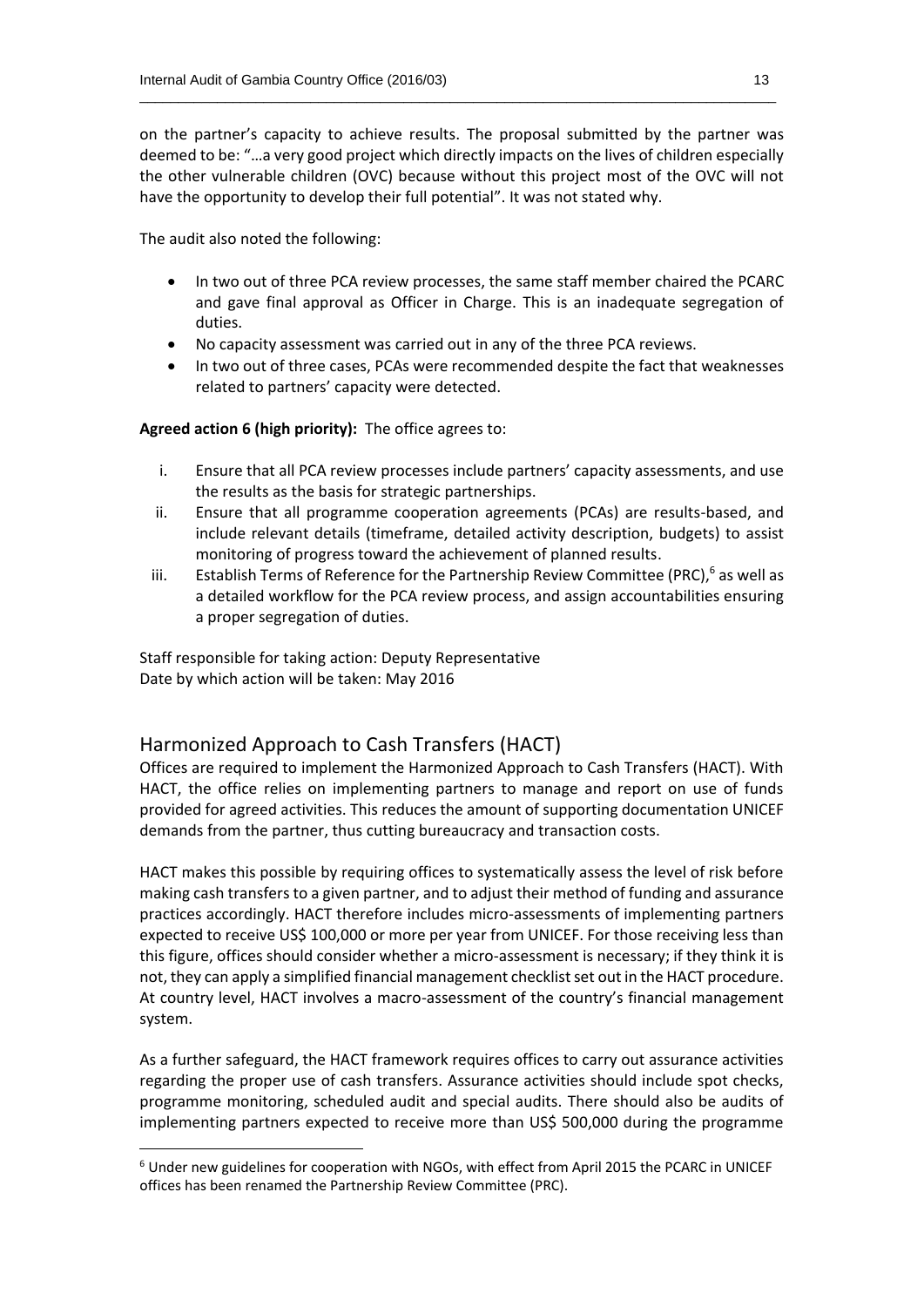cycle. HACT is also required for UNDP and UNFPA and the agencies are meant to work together to implement it.

 $\_$  , and the set of the set of the set of the set of the set of the set of the set of the set of the set of the set of the set of the set of the set of the set of the set of the set of the set of the set of the set of th

A revised HACT framework, endorsed by UNDP, UNFPA and UNICEF, was adopted in February 2014. In addition, with effect from 1 July 2015, UNICEF issued new UNICEF-specific HACT guidelines.

The office had implemented the Harmonized Approach to Cash Transfers (HACT) for the management of cash transfers to implementing partners. The United Nations agencies in the country had established a HACT working group that UNICEF currently led. A macro-assessment had been finalized in September 2015; it had concluded that the overall risk rating for the use of the public financial management system for cash transfers was significant.

The audit noted the following.

**.** 

*Micro-assessments:* The office provided copies of 12 reports from micro-assessments that had been carried out between December 2011 and February 2015. It was noted that none of the reports were signed by the company in charge of the assessment, and indeed nine of these reports were drafts reports. This could reduce the capacity of the office to hold the assessor accountable for the conclusion expressed in the reports.

Information retrieved from VISION showed that five implementing partners had received over US\$ 100,000 during the current country programme. A review of the micro-assessment reports issued for these implementing partners showed that two were carried out in 2011, during the previous programme cycle. The assurance plan issued for 2015 did not include micro-assessments for the eligible implementing partners.

*Assurance plan:* The office did not prepare a plan for HACT assurance activities for 2014. The 2015 assurance plan included 23 spot checks and 31 programmatic visits. At the time of the audit (November 2015), the office had carried out six spot checks and 11 programmatic visits;<sup>7</sup> this represented implementation rates of 26 and 35 percent respectively.

The information included in the 2015 assurance plan showed that the planning was not riskbased, as the frequency of spot-checks or programmatic visits were not clearly linked to the partners' risk profiles, to the amounts expected to be transferred, or to previous assurance activities. According to UNICEF instructions, there is no need for spot-checks for partners receiving less than US\$50,000 in a year. However, the office planned two spot-checks each for two different partners that were expected to receive between US\$ 15,000 and US\$ 45,000. Also, in two instances the office planned one spot check each for two partners that were not expected to receive funds in 2015.

*Scheduled audits:* HACT policy requires scheduled audits for partners receiving US\$ 500,000 or more during the country programme cycle. According to VISION, as of November 2015 there were five partners that had received more than US\$ 500,000 during the current

 $7$  According to the latest UNICEF-specific HACT procedure issued in 2014 (page 2), programmatic visits are defined as "a review of progress towards achievement of planned results, challenges and constraints in implementation and ways to address them performed with the partner at the programme site. Depending on the nature of the partnership, programmatic visits may be undertaken at a field location (field monitoring), the partner's office and/or in the form of a meeting involving key stakeholders. Programmatic visits focus on programmatic issues, including attention to matters of financial management."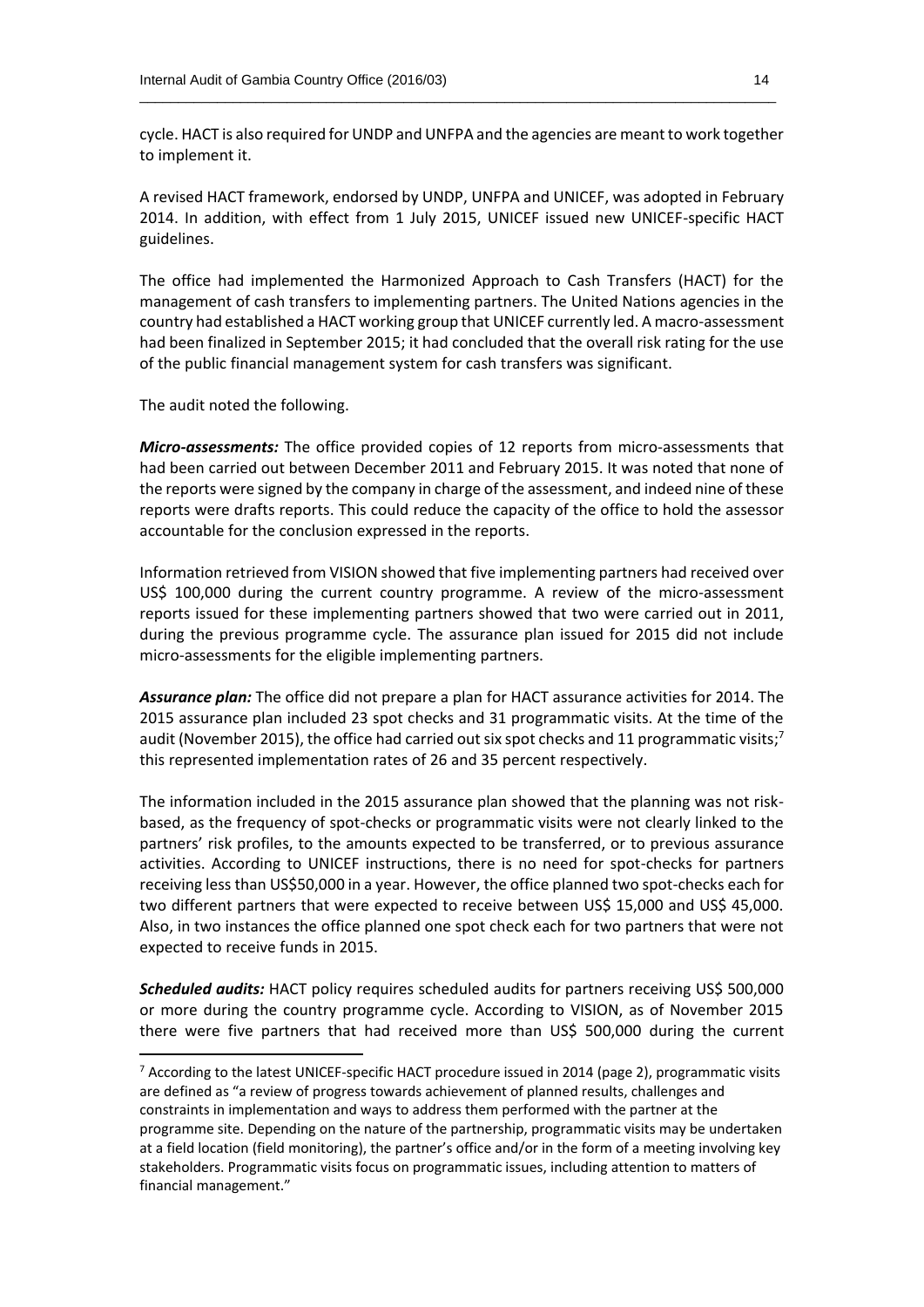programme cycle. The office reported in its 2015 assurance plan that no scheduled audits were planned in 2015. As of November 2015, none had been carried out since the beginning of the current country programme.

 $\_$  , and the set of the set of the set of the set of the set of the set of the set of the set of the set of the set of the set of the set of the set of the set of the set of the set of the set of the set of the set of th

**Agreed action 7 (medium priority):** The office agrees to strengthen oversight of the Harmonized Approach to Cash Transfers (HACT) through the following steps:

- i. Prepare HACT assurance plans on a risk-informed basis and implement them accordingly.
- ii. Include in HACT assurance plans micro-assessments of partners expected to receive US\$ 100,000 or more per year and scheduled audits of partners planned to receive more than US\$ 500,000.
- iii. Ensure that all micro-assessment reports are finalized and signed by the issuer.

Staff responsible for taking action: Deputy Representative, Operations Manager Date by which action will be taken: April 2016

#### Programme monitoring

The CMT regularly monitored progress of programme implementation against planned outputs and targets. Also regular programmatic field visits were planned that included assurance activity for HACT purposes (see previous observation). In 2014 the office carried out what it called an In-Depth Review – which it stated was a mid-term review – in order to review the progress made against the set results in the country programme from 2012 to 2014.

However, the 2015 AMP did not clearly identify the field-monitoring trips as a process of the office, and did not assign accountabilities among relevant staff. Also, the office lacked procedures for field-monitoring trips that defined frequency and how the information gathered should be processed, compiled and monitored.

The office provided the audit with an integrated travel plan that included detail of the trips, recommendations for merging of travel plans, monitoring and evaluation recommendations, and data as to which trips had been satisfactorily completed. However, it was not clear how the office ensured that all field-monitoring trips were reported upon, recommendations were reviewed, and their implementation followed up. Neither was it clear how the office classified the trips according to purpose, programme section, programme outcome or output. This kind of analysis would have helped the office assess the cost effectiveness of field-monitoring visits, as well as constraints and areas for improvement. Neither were the major findings and recommendations from these field-monitoring trips systematically discussed in CMT team meetings.

The audit reviewed a sample eight field-monitoring reports from tripsthat took place between April 2014 and December 2014. It noted the following:

- The objectives of the trips, as given in the field-trip monitoring reports, did not clearly refer to specific workplans or PCA outputs.
- Cases were found where the recommendations were numerous, and/or were not specific, or lacked responsible staff and timelines.
- There was no evidence that recommendations were shared with implementing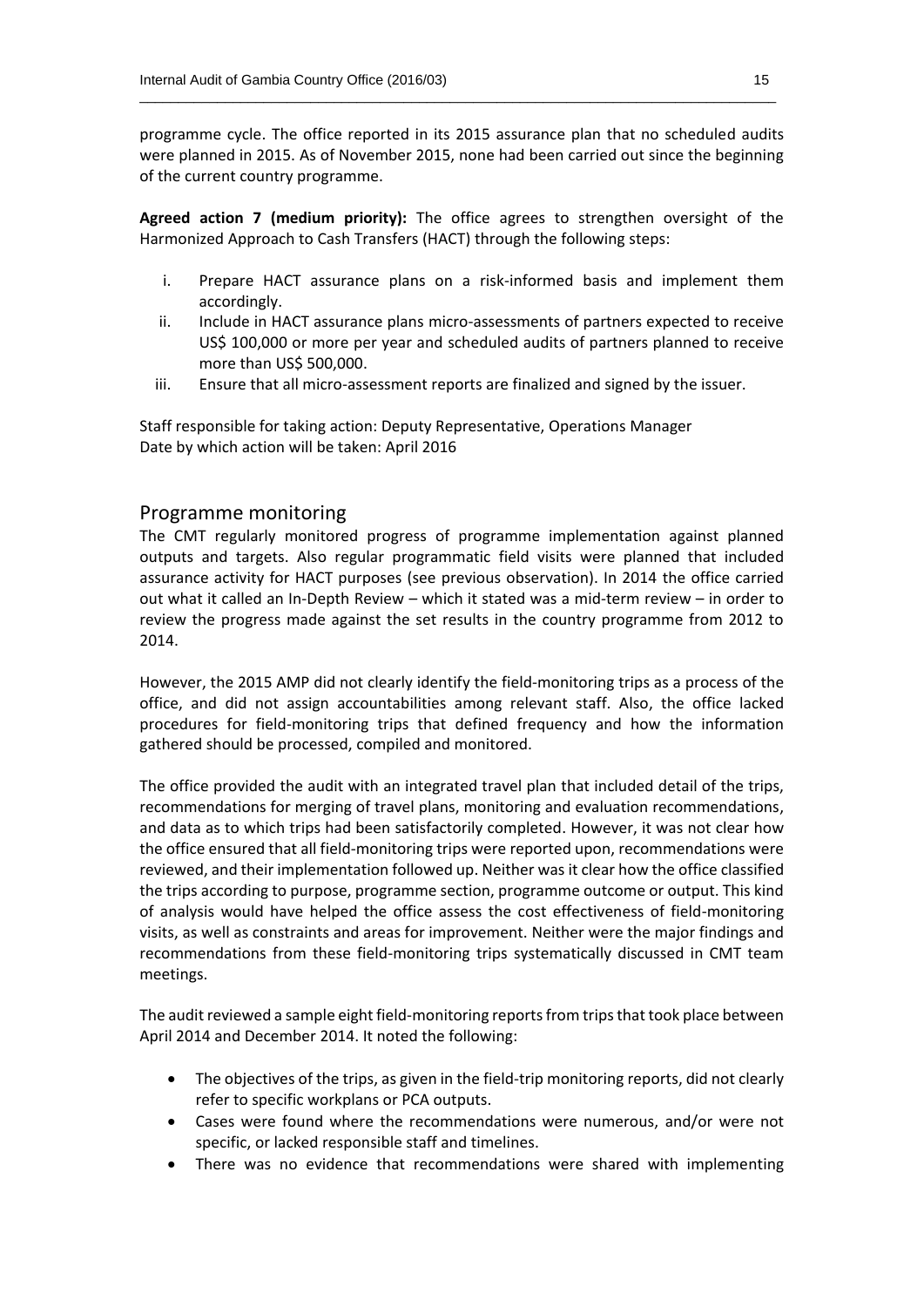partners.

 The recommendations did not include the root causes, which would give them a more solid basis.

 $\_$  , and the set of the set of the set of the set of the set of the set of the set of the set of the set of the set of the set of the set of the set of the set of the set of the set of the set of the set of the set of th

- There was no evidence of review of timeliness and quality of supply procurement and deliveries to end-users. In general, the quality of the inputs provided by UNICEF was not reviewed.
- Recommendations were not always underpinned by a preliminary assessment of the situation.
- The trip reports were not always signed by the supervisors.
- No follow-up report was issued for the recommendations included in the trip reports.

**Agreed action 8 (medium priority):** The office agrees strengthen its oversight mechanisms over programme monitoring and to:

- i. Establish procedures related to field-monitoring trips, including frequency, and guidelines on the how the information gathered should be processed, compiled and monitored.
- ii. Establish effective mechanisms for follow-up of recommendations included in trip reports.
- iii. Improve the data in the integrated travel plan so as to enable analysis of the cost effectiveness of field-monitoring visits, as well as to inform discussion of constraints and areas for improvement.
- iv. Discuss the significant findings and recommendations from field-monitoring trips in programme meetings and Country Management Team meetings.

Staff responsible for taking action: Deputy Representative Date by which action will be taken: April 2016

#### Resource mobilization<sup>8</sup>

1

Country offices fund most of their programmes from money they raise themselves. They therefore need a clear and comprehensive fundraising strategy for securing approved Other Resources (OR) in support of the country programme.

The total budget approved by the Executive Board for the Gambia 2012-2016 country programme was US\$ 20.355 million, of which US\$ 15 million, or 74 percent, was expected to be funded by Other Resources (OR). At the time of the audit (November 2015) and with only one year left of the country programme cycle, 53 percent of the OR ceiling had been raised, amounting to US\$ 7.9 million. The four main programme components were all underfunded; *Young child survival and development* by US\$ 1.5 million (32 percent), *Basic education* by US\$ 836,583 (30 percent), *Child protection* by US\$ 2.2 million (47 percent) and *Social policy, knowledge and advocacy for children's rights* by US\$ 1 million (75 percent).

The design and implementation of a new fundraising strategy had been included as a management priority in the 2015 AMP, and a fundraising taskforce had been established to develop and implement the resource mobilization strategy and provide strategic advice to the

<sup>&</sup>lt;sup>8</sup> While the terms "resource mobilization" and "fundraising" are often used interchangeably, the former is slightly broader; although fundraising is its largest single component, it also includes mobilizing resources in the form of people (volunteers, consultants and seconded personnel), partnerships, or equipment and other in-kind donations.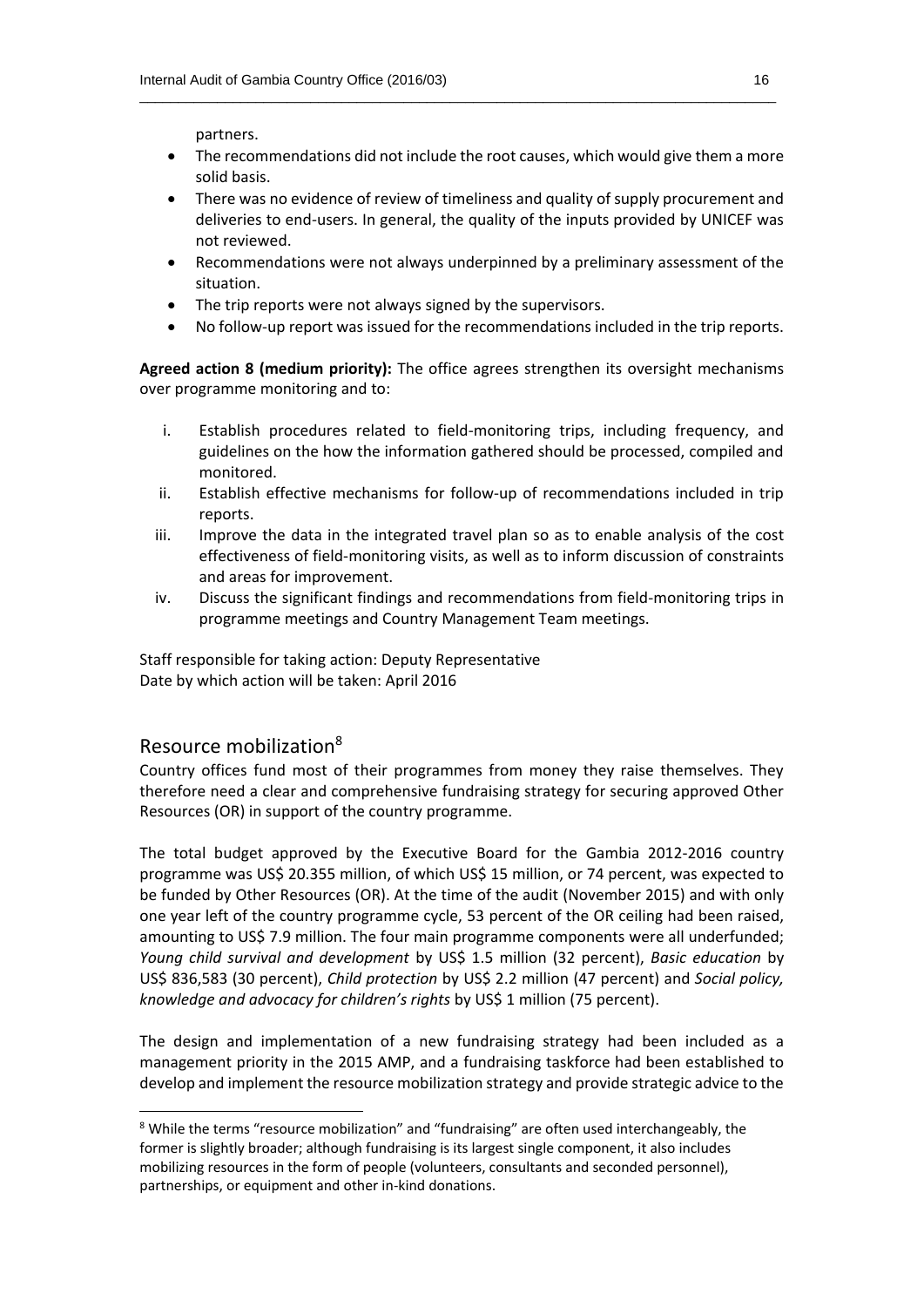Representative on programme priorities for resource mobilization. The taskforce had a defined membership with designated responsibilities.

 $\_$  , and the set of the set of the set of the set of the set of the set of the set of the set of the set of the set of the set of the set of the set of the set of the set of the set of the set of the set of the set of th

However, at the time of the audit (November 2015), the strategy was still in draft. The audit also noted that the taskforce had not met during 2015 to establish annual targets and performance indicators; these would have allowed effective monitoring of fundraising. Neither had it drawn up an action plan for the implementation of fundraising activities. Moreover a review of the responsible staff members' Performance Evaluation Reports (PERs) showed that these responsibilities were reflected only partially, or not at all, as activities to be performed by the staff member.

#### **Agreed action 9 (high priority):** The office agrees to:

- i. Implement the fundraising strategy, with targets and key performance indicators.
- ii. Draw up an action plan for implementation of the resource mobilization strategy.
- iii. Assign responsibilities for resource mobilization to the relevant staff, ensuring that they are included in the responsible staff members' Performance Evaluation Reports (PERs).

Staff responsible for taking action: Representative, Deputy Representative, and Communications Specialist

Date by which action will be taken: April 2016

#### Evaluation

Country offices should, if possible, evaluate each major programme component during a country programme cycle, and should also evaluate any initiative that is going to be replicated or taken to scale. Offices should also organize or participate in studies, surveys, research and assessments that keep them up to date on the situation of children and women in the country, both to help them understand the extent to which the current country programme is appropriate, and to inform the design of the one that follows.

These activities are set out at the beginning of the programme cycle in a five-year integrated monitoring and evaluation plan (IMEP) that includes assigned responsibilities, estimated budget and timelines. Besides this five-year plan, an office should also have a rolling IMEP that covers only a year or two at a time, and reflects progress so far and any changing circumstances.

The office had prepared a five-year IMEP for 2012-2016 and there was a rolling IMEP for the period 2015-2016. It was noted that three evaluation activities planned for 2014 and 2015 in the five-year IMEP were not implemented as planned, being replaced by other two different activities. Also the 2015-2016 rolling IMEP did not include the three evaluations scheduled for 2016 in the five-year IMEP; it contained two others instead.

According to the five-year IMEP there were eight evaluations scheduled for the period 2012- 2016. Four out of eight evaluations were for *Basic education*, of which two were scheduled to take place in 2012 and two in 2014; two evaluations were scheduled, in 2014 and 2016, for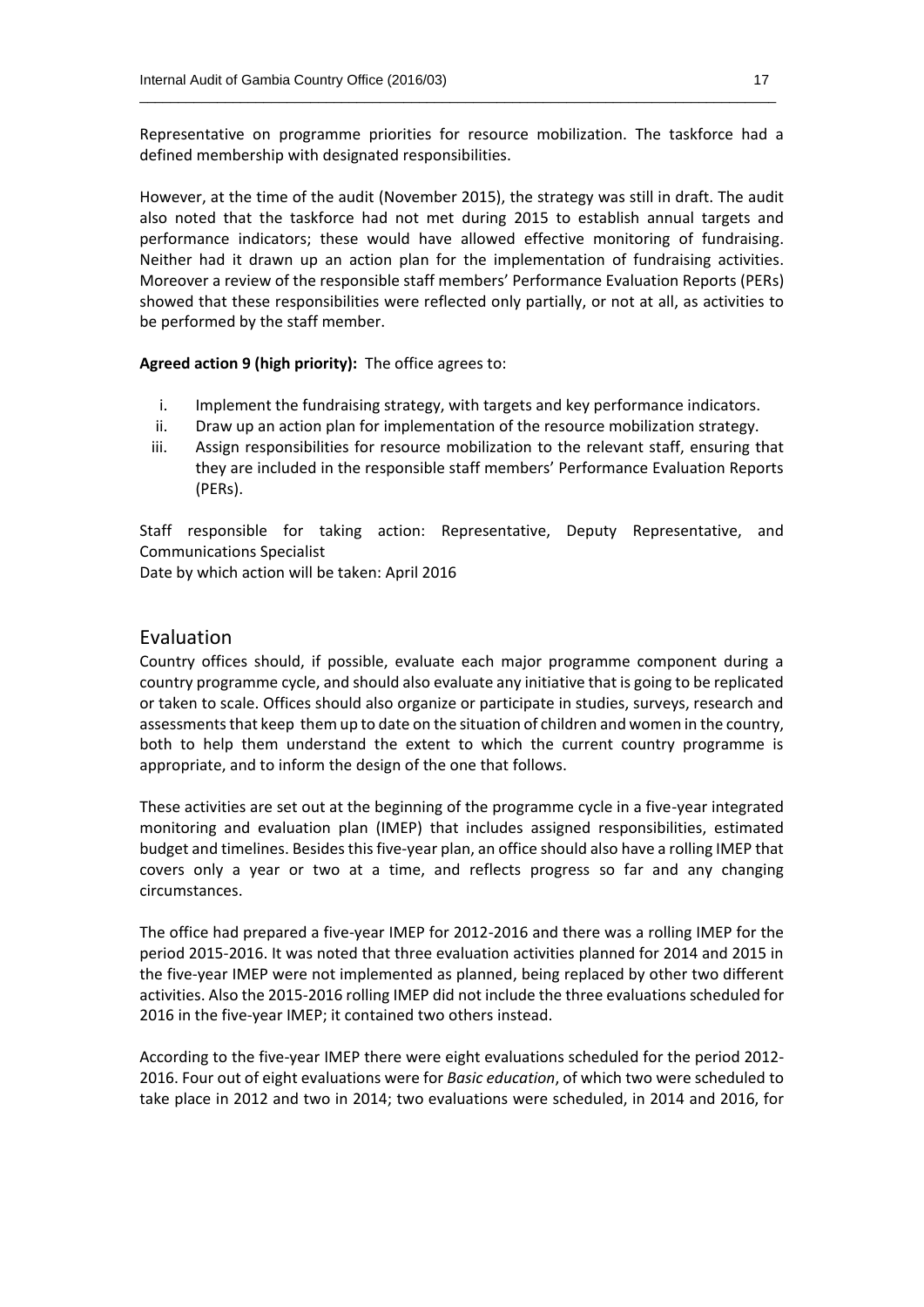the evaluation of the UNDAF<sup>9</sup> in Gambia; and two evaluations were scheduled for *Social policy*, in 2014 and 2016. No evaluations were scheduled in the five-year IMEP forthe *Child protection* or *Young child survival and development* programmes.

 $\_$  , and the set of the set of the set of the set of the set of the set of the set of the set of the set of the set of the set of the set of the set of the set of the set of the set of the set of the set of the set of th

The audit noted that the office completed only two, not four, evaluations from 2012 to 2015 for *Basic education* (one each in 2012 and 2013). The office had also scheduled two evaluations for 2016: one for *Child survival and development* and another for a project managed by *Child protection*. According to this information, there were no evaluations scheduled for the *Social policy* programme during the current country programme and therefore the assessment of related results by the office would be limited. Thus eight evaluations had been scheduled for the five-year country programme; with a year to go, two had taken place and two were scheduled for the final year, and one programme component had not been evaluated (and no evaluation of it was scheduled for the last year of the country programme).

The feedback provided by the Evaluation Office in NYHQ on the two evaluation reports submitted by the office found that the management responded to the evaluation recommendations in a timely manner, and action plans to address them were followed up.

The office said that progress on the IMEP was reviewed quarterly, but the audit did not find evidence of a review that could identify constraints as well as lessons learned and propose action accordingly. Further, none of the modifications to the original five-year evaluations schedule had been incorporated into a revised five-year IMEP and there was no documented explanation in it for the cancellations or new activities. This was mainly due to weaknesses in oversight over preparation, implementation and follow up of the IMEP. Budget constraints and overambitious planning had contributed to the lack of implementation of activities as planned.

**Agreed action 10 (medium priority):** The office agrees to strengthen its oversight of the integrated monitoring and evaluation plan (IMEP), and to:

- i. Ensure that the IMEP includes programme evaluations of all key programme components within the programme cycle.
- ii. Assess the viability of the planned evaluation activities in the context of funding and of other scheduled activities before including them in the IMEP.
- iii. Regularly monitor planning, implementation and follow-up of IMEP activities.

Staff responsible for taking action: Deputy Representative, M&E Date by which action will be taken: July 2016

#### Programme management: Conclusion

**.** 

Based on the audit work performed, OIAI concluded at the end of the audit that the controls and processes over programme management, as defined above, needed improvement to be adequately established and functioning.

<sup>&</sup>lt;sup>9</sup> The United Nations Development Assistance Framework (UNDAF) is a broad agreement between the UN as a whole and a national Government, setting out the latter's chosen development path, and how the UN will assist.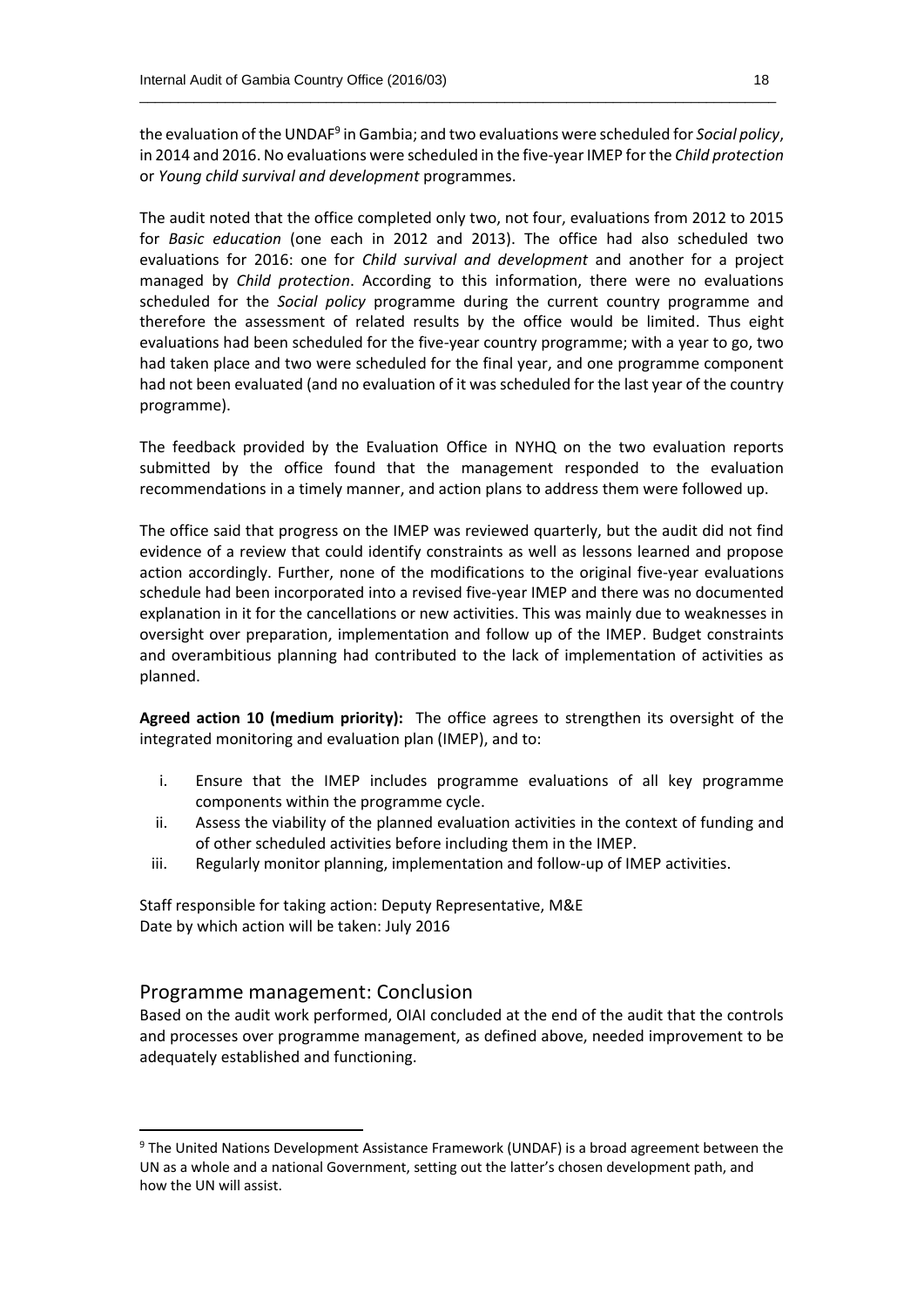## 3 Operations support

In this area the audit reviews the country office's support processes and whether they are in accordance with UNICEF Rules and Regulations and with policies and procedures. The scope of the audit in this area includes the following*:*

 $\_$  , and the set of the set of the set of the set of the set of the set of the set of the set of the set of the set of the set of the set of the set of the set of the set of the set of the set of the set of the set of th

- **Financial management**. This covers budgeting, accounting, bank reconciliations and financial reporting.
- **Procurement and contracting.** This includes the full procurement and supply cycle, including bidding and selection processes, contracting, transport and delivery, warehousing, consultants, contractors and payment.
- **Asset management**. This area covers maintenance, recording and use of property, plant and equipment (PPE). This includes large items such as premises and cars, but also smaller but desirable items such as laptops; and covers identification, security,
- **Information and communication technology (ICT)**. This includes provision of facilities and support, appropriate access and use, security of data and physical equipment, continued availability of systems, and cost-effective delivery of services.

All the areas above were covered in this audit.

The audit found that there were a number of areas in which controls were working well. The office had established work process for procurement of supplies and institutional services, travel authorizations and payroll. It had also taken measures to ensure that computer installations, information and communication technology (ICT) equipment was safeguarded against unauthorized access, physical hazards, accidental damage and the impact of power loss. Measures had been taken to enhance the office premises' Minimum Operating Security Standards (MOSS) compliance.

However, the audit noted the following.

#### Bank optimization

Balances in local bank accounts should not exceed the equivalent of one or two weeks of disbursements. Excessive balances held locally are inefficient, as they reduce UNICEF NYHQ's ability to maximize income from the organization's reserves.

The office stated that it did a monthly cash forecast. The finance section was in charge of preparing these, consolidating the information provided by the programme sections. However, an analysis of disbursements against the amounts held in the office's bank accounts between November 2014 and September 2015 showed that, in eight out of 12 periods, the balance of funds exceeded two weeks' disbursement (by a factor of six in one period).

**Agreed action 11 (medium priority):** The office agrees to strengthen monitoring and followup of bank optimization so as to ensure that it does not hold unnecessarily large balances in local accounts.

Staff responsible for taking action: Operations Manager Date by which action will be taken: May 2016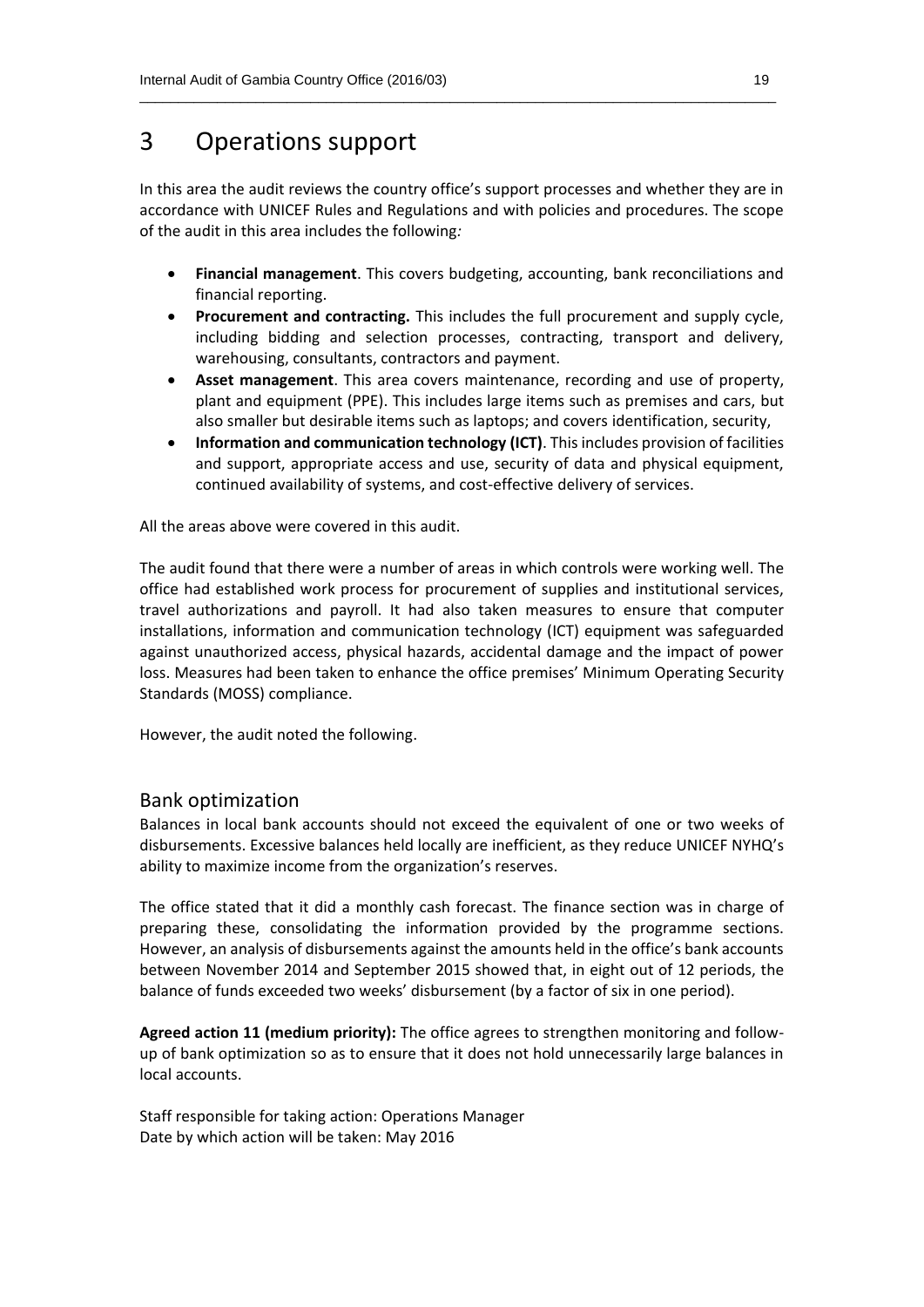#### Direct cash transfers

As of November 2015, direct cash transfers (DCTs) during 2014 and 2015 as recorded in VISION had been US\$ 5.1 million, of which government partners accounted for US\$ 4.3 million. The audit reviewed cash transfers to 10 implementing partners, eight of them Government and two NGOs. It noted the following.

 $\_$  , and the set of the set of the set of the set of the set of the set of the set of the set of the set of the set of the set of the set of the set of the set of the set of the set of the set of the set of the set of th

*Release of cash transfers:* Cash transfers to partners were not processed and released on time. In eight out of 10 sampled releases, there were delays between the partner's request and the disbursement of funds. The time taken in processing the requests should, in the view of the audit, not have been more than 10 days – given the size of the office, it could in fact have been less. In practice it ranged from 13 to 63 days. This carried the risk of delaying the implementation of programme activities. While the office had established work processes for the submission and release of cash transfers, it had not identified the bottlenecks and established standard lead and processing times.

*Correspondence with workplans:* in three out of 10 sampled transactions, the completed FACE form<sup>10</sup> did not provide enough details to trace activities to the corresponding workplans, creating a risk that activities implemented might be other than those agreed and approved. In one of the 10 sampled transactions, the office disbursed funds in the fourth quarter of 2015 for an activity that had been planned to be implemented during the second quarter of that year. The request was not received from partners until October 2015 and the activity was planned to be implemented throughout the period April-June 2015.

**Agreed action 12 (medium priority):** The country office agrees to:

- i. Review the process for cash-transfer request and disbursement, identifying bottlenecks; and introduce improvements accordingly, including establishment of standard lead and processing times.
- ii. Establish a mechanism for monitoring timeliness of processing and release of cash transfers.

Staff responsible for taking action: Operations Manager Date by which action will be taken: April 2016

#### Contracts management

**.** 

According to UNICEF Administrative Instruction CF/AI/2013-001, the selection process for the engagement of all consultants should be based on a competitive selection, and a minimum of three qualified candidates should be considered for each assignment. Single-source selection is acceptable under certain limited circumstances, but the justification should be properly documented in a Note for the Record (NFR), duly approved by the Representative or Head of Office.

A formal output evaluation should be conducted at the time of completion of assignment. This measures the achievement of goals, quality of work and timeliness against the terms of

 $10$  The Funding Authorization Certificate of Expenditure (FACE) form is used by the partner to request and liquidate cash transfers. It is also used by UNICEF to process the requests for and liquidation of cash transfers. The FACE forms should reflect the workplans, which set out the activities for which funds are being requested, or on which they have been spent. The FACE form was designed for use with the HACT framework, but can also be used outside it.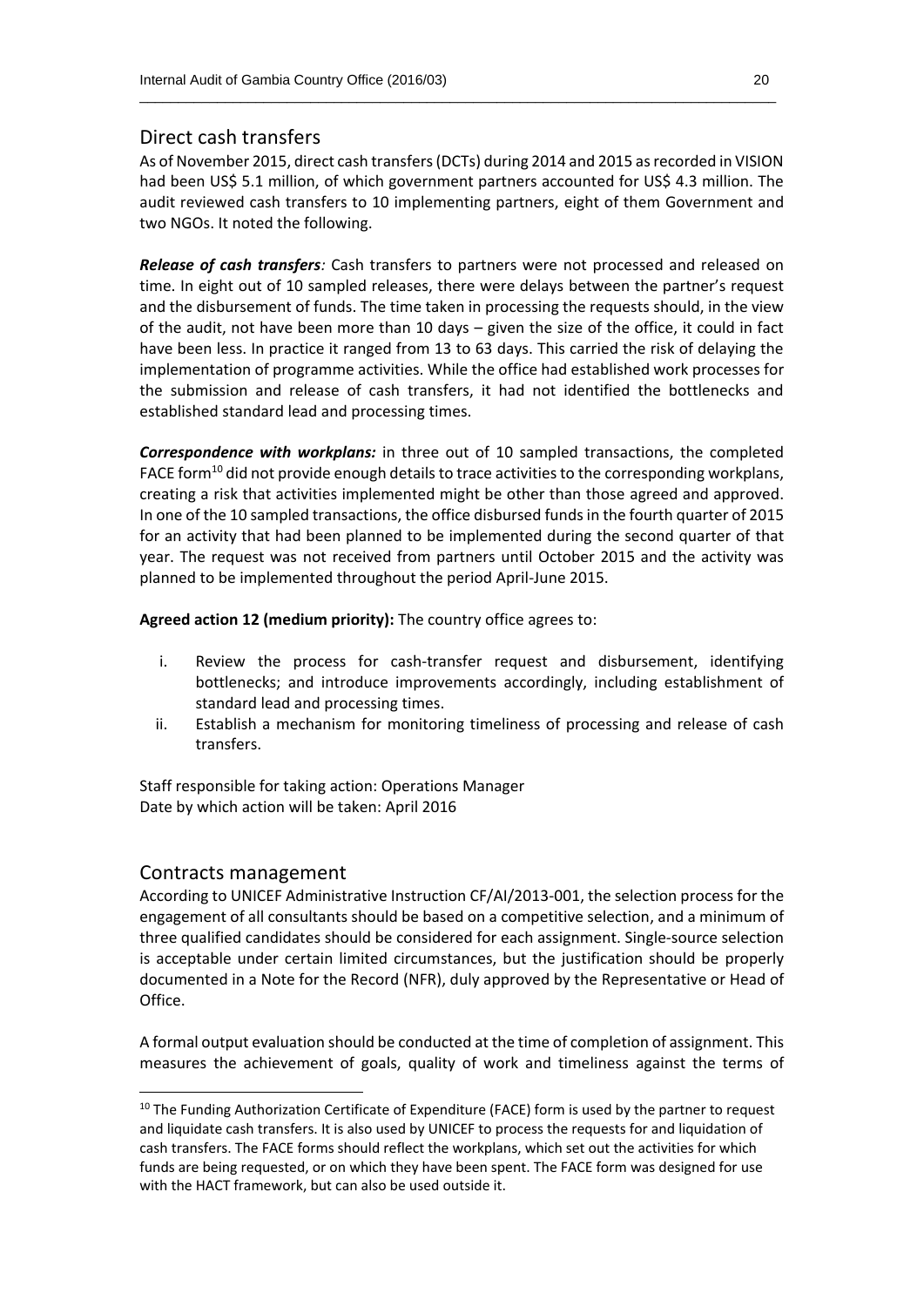reference. In term of final payments/instalments, the Instruction states that the final instalment may not be less than 10 percent of the total value of the contract, and will only be payable upon satisfactory completion of the services and the manager's certification thereof. The payment instalments should be directly linked with satisfactory deliverables, at specific time intervals, and as certified by the manager.

 $\_$  , and the set of the set of the set of the set of the set of the set of the set of the set of the set of the set of the set of the set of the set of the set of the set of the set of the set of the set of the set of th

*Contracts management in VISION:* According to VISION, during the period from January 2014 to September 2015 the office had issued a total of 25 contracts (13 to consultants, two to individual contractors and 10 to local corporate contractors), amounting to US\$ 669,158.61. The audit noted the following:

- Three contracts signed during the period under analysis, amounting to US\$ 45,197, were single-sourced. No NFR had been written justifying single-source selection for these, and the audit could not see what the grounds would have been in these cases.
- In 10 out of 12 finalized contracts, no evaluation report had been prepared.
- Three out of 12 contracts were signed after the assignment had started.
- 38 contracts amounting to US\$ 138,990.86 were still open in VISION after expiry of their validity date, preventing any unused balances from being reallocated.
- Two contracts were released for the same vendor for the same period of time, and at the time of the audit both contracts were still open. The office explained that they had needed to modify the first contract but had been unable to do so in VISION, so had opened a second one. This created a risk of double payment.

The audit reviewed a sample 21 contracts (11 consultants, two individual contractors and eight local corporate contracts). It found that in three out of 21 instances the staff member submitting a contract to the Contract Review Committee (CRC) was the same one who reviewed the completeness of the documentation submitted, carrying the risk that the documentation was not verified for completeness. Also, in nine of the 21 of contracts, the terms of reference described generic functions to be performed by the consultants, rather than specifying specific, measurable, attainable, reliable and time-bound (SMART) deliverables that could be used as the basis for evaluation.

**Agreed action 13 (medium priority):** The office agrees to:

- i. Regularly monitor and update contracts information in VISION.
- ii. Award contracts based on competitive processes.
- iii. Maintain segregation of duties for all submissions to the Contract Review Committee.
- iv. Include, in all contracts, deliverables to be provided by the contractor, in the form of tangible and measurable outputs, objectives and targets and specific activities.
- v. Include, in all contracts, specific delivery dates and details as to how the work must be delivered, subdivided into "milestones" where appropriate.

Staff responsible for taking action: Operations Manager Date by which action will be taken: May 2016

#### Operations support: Conclusion

Based on the audit work performed, OIAI concluded that the controls and processes over operations support were generally established and functioning during the period under audit.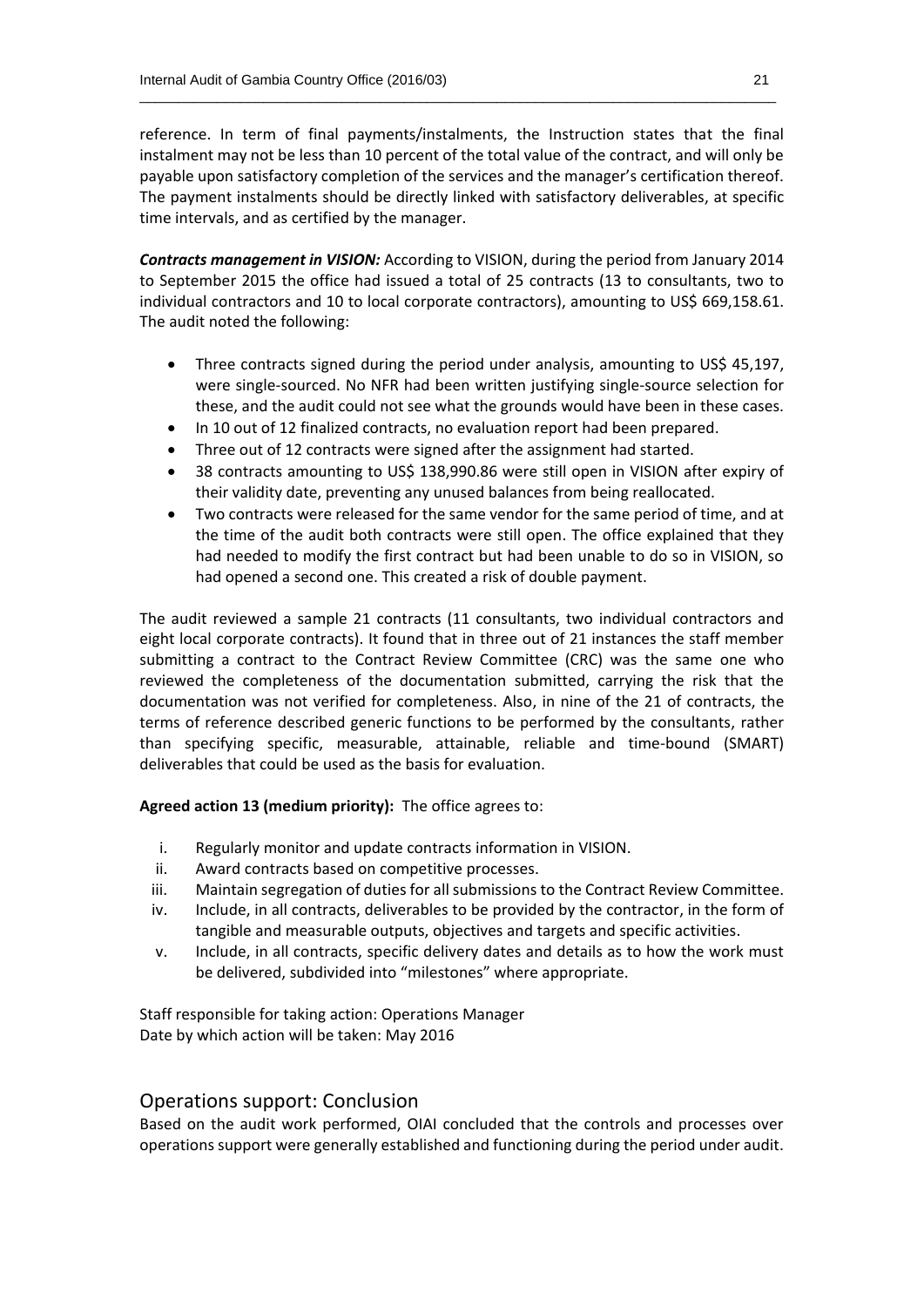# Annex A: Methodology, and definition of priorities and conclusions

 $\_$  , and the set of the set of the set of the set of the set of the set of the set of the set of the set of the set of the set of the set of the set of the set of the set of the set of the set of the set of the set of th

The audit team used a combination of methods, including interviews, document reviews, testing samples of transactions, and questionnaires. The audit compared the documented controls, governance and risk management practices provided by the office against UNICEF policies, procedures and contractual arrangements.

OIAI is firmly committed to working with auditees and helping them to strengthen their internal controls, governance and risk management practices in the way that is most practical for them. With support from the relevant regional office, the country office reviews and comments upon a draft report. The Representative and their staff then work with the audit team on action plans to address the observations. These action plans are presented in the report together with the observations they address. OIAI follows up on these actions and reports quarterly to management on the extent to which they have been implemented. When appropriate, OIAI may agree an action with, or address a recommendation to, an office other than the auditee's (for example, a regional office or HQ division).

The audit looks for areas where internal controls can be strengthened to reduce exposure to fraud or irregularities. It is not looking for fraud itself. This is consistent with normal practices. However, UNICEF's auditors will consider any suspected fraud or mismanagement reported before or during an audit, and will ensure that the relevant bodies are informed. This may include asking the Investigations section to take action if appropriate.

The audit was conducted in accordance with the International Standards for the Professional Practice of Internal Auditing of the Institute of Internal Auditors. OIAI also followed the reporting standards of International Organization of Supreme Audit Institutions.

## Priorities attached to audit recommendations

- **High:** Action is considered imperative to ensure that the audited entity is not exposed to high risks. Failure to take action could result in major consequences and issues.
- **Medium:** Action is considered necessary to avoid exposure to significant risks. Failure to take action could result in significant consequences.
- **Low:** Action is considered desirable and should result in enhanced control or better value for money. Low-priority actions, if any, are agreed with the countryoffice management but are not included in the final report.

## Conclusions

The conclusions presented at the end of each audit area fall into four categories:

#### *[Unqualified (satisfactory) conclusion]*

Based on the audit work performed, OIAI concluded that the controls and processes over the